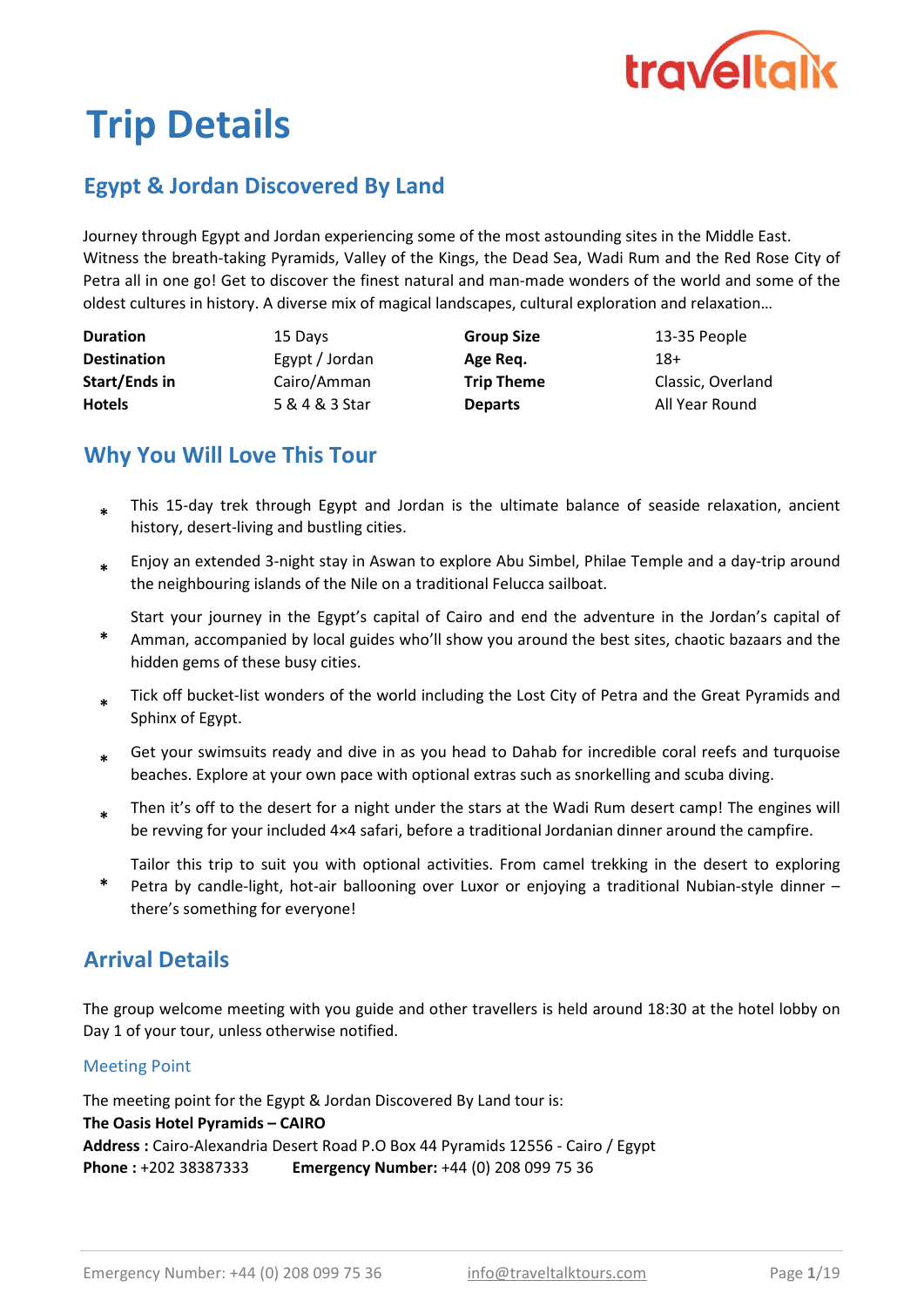

#### Airport Transfers

All tours starting in Cairo include arrival airport transfer if your flight lands in Cairo on the first day of your tour between 5am and 11:30pm or if you have booked pre-accommodation with usTo arrange your airport transfer please email us the following information at least 2 weeks before your departure date.

•Travel Date •Flight Number •Local Arrival Time •Name/s of the Passengers

Making Your Own Way to the Starting Point

The arrival hotel is located in the pyramids area, 32 km away from the Cairo Airport (CAI). It takes about 40 minutes - 1 hour by taxi depending on the traffic. You can take a taxi from the airport directly to the hotel, which is expected to cost around 350-400 EGP. You can also use Uber as long as you have data access (Please note that taxi numbers are in Arabic so you may have difficulty in finding the vehicle). Another option is to arrange a private transfer via cairoshuttlebus.com, you can visit their desk at the airport, or prebook and pay at the airport. It may be 50-70 EGP more expensive than the other options. We recommend to avoid white cabs as these can be more costly.

#### Finishing Point

The finishing point for the Egypt & Jordan Discovered By Land tour is: **The Sulaf Luxury Hotel – AMMAN** Address : Al-Madina Al-Monawara St, Amman Phone : +962 6 554 4515 Emergency Number: +44 (0) 208 099 75 36

# **Highlights**

- \* Aswan: Sunniest city of Egypt and a popular touristic stop for many cruises. The local market here is an excellent place to do some shopping and to find Egyptian fresh spices.
- \* Cairo: With the Great Pyradmids of Giza, ancient temples, magnificent monuments and the Egyptian Antiquities Museum, Cairo offers and experience of a lifetime.
- \* Edfu: Edfu has the most complete and best-preserved temple in Egypt, the Ptolemaic Temple of Horus, which was constructed between 237 BC and 57 BC.
- \* Giza: The Great Pyramid of Giza is one of the seven wonders of the ancient world and the only one still remaining to this day. An absolute must see.
- \* Komombo: Kom Ombo means "hill of the gold" crowned with Temple of Komombo. The temple is unusual as one side is dedicated to the god Haroesis and the other side to Sobek.
- \* Luxor: A top travel destianation in Egypt with a wealth fo historic monuments and buildings bringing Egypt's fabled past to life. Luxor is called the world's greatest open air museum.
- \* Philae Temple: Phliale Temple, a beautiful temple complex is one of the most picturesque in all of Egypt. It sits on Aglika Island just south of the old Aswan Dam.
- \* Dead Sea: Dead Sea is a 30 minute drive from Amman and you reach this unique spot in Jordan. Dead Sea brings a sense of un reality to any traveler passing through.
- \* Petra: Petra, A UNESCO World Heritage Site, is described as "one of the most precious cultural properties of mankind's cultural heritage". Simply amazing.
- \* Wadi Rum: Absolutely stunning is its natural beauty, Wadi Rum summarizes the romance of the desert. You may meet some friendly Bedouins living close by at the desert.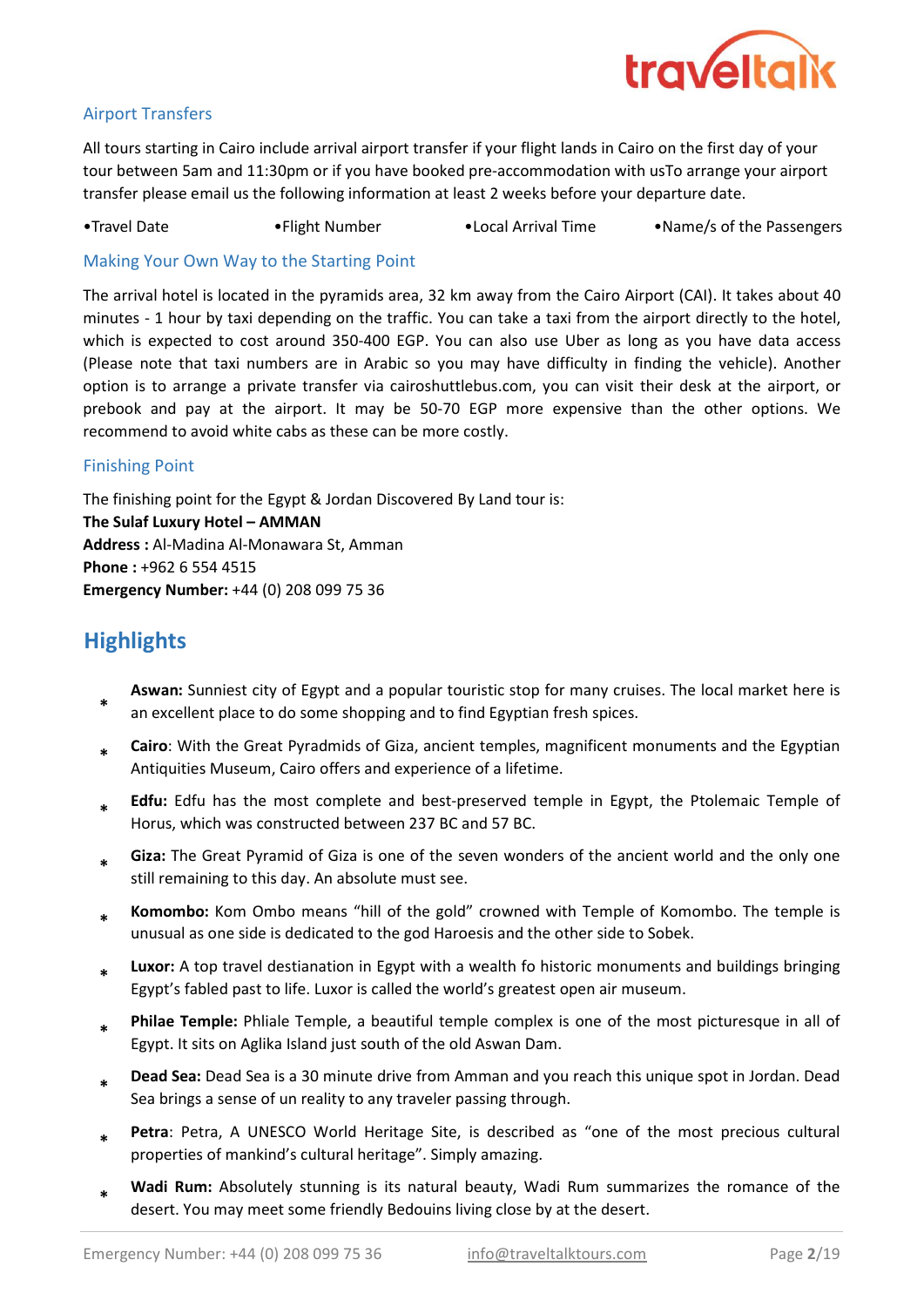

## **Itinerary**

Please note that the itinerary may be subject to small changes depending on the conditions during the tour. Alternative accommodation of similar standards may be used depending on the group size and hotel availability.

#### Day 1: Cairo

Welcome to Egypt! At the Cairo terminal keep your eyes peeled for the Travel Talk sign for your transfer to the hotel. Freshen up and meet in the lobby around 6:00pm for an informal meeting with your guide and other tour members. Afterwards you have free time to start exploring vibrant Cairo or board a cruise for an optional group dinner.

• Accommodation The Oasis Hotel – 4 Star

• Included Activities Welcome Meeting

• Optional Activities Group Dinner on Cruise – 450 EGP

#### Day 2: Cairo City Tour, Overnight Sleeper Train

Set your alarms for 7.30am and fill up on plenty of breakfast before a big day exploring Egypt's iconic Ancient Wonder of the World – the Pyramids and Sphinx! Follow your guide for a tour across the ancient site to learn about the 4,600-year-old wonders. After everyone has had their dose of awe, we'll head out to Sakkara to see the iconic step pyramid built in 2700 B.C. Later in the afternoon, board an overnight sleeper

• Accommodation Overnight Sleeper Train

• Meals Included Breakfast, Dinner

#### • Included Activities

Sightseeing of Giza Pyramids Sightseeing of Sphinx Sightseeing of Sakkara Pyramid

• Entrance Fees Giza Pyramids/Sphinx – 240 EGP Sakkara Pyramid – 180 EGP

#### Day 3: Aswan

Wake up in Aswan, ready to explore on a city tour with your local guide. Visit the Unfinished Obelisk for a look into the incredible building methods used to create the four-sided, hallmark monuments that are placed at the entrances of Egyptian temples. Take some time to walk along the 42-metre long lying bed of granite and learn about its significance from your guide. Visit the Philae Temple, dedicated to the goddess Isis, divine mother of the pharaohs. The temple is set beautifully on an island in the middle of the Nile. We will then arrive at the hotel for check in at 5.30pm with the option to join a traditional Nubian dinner in the

• Accommodation Tolip Hotel - 5 Star

• Meals Included Breakfast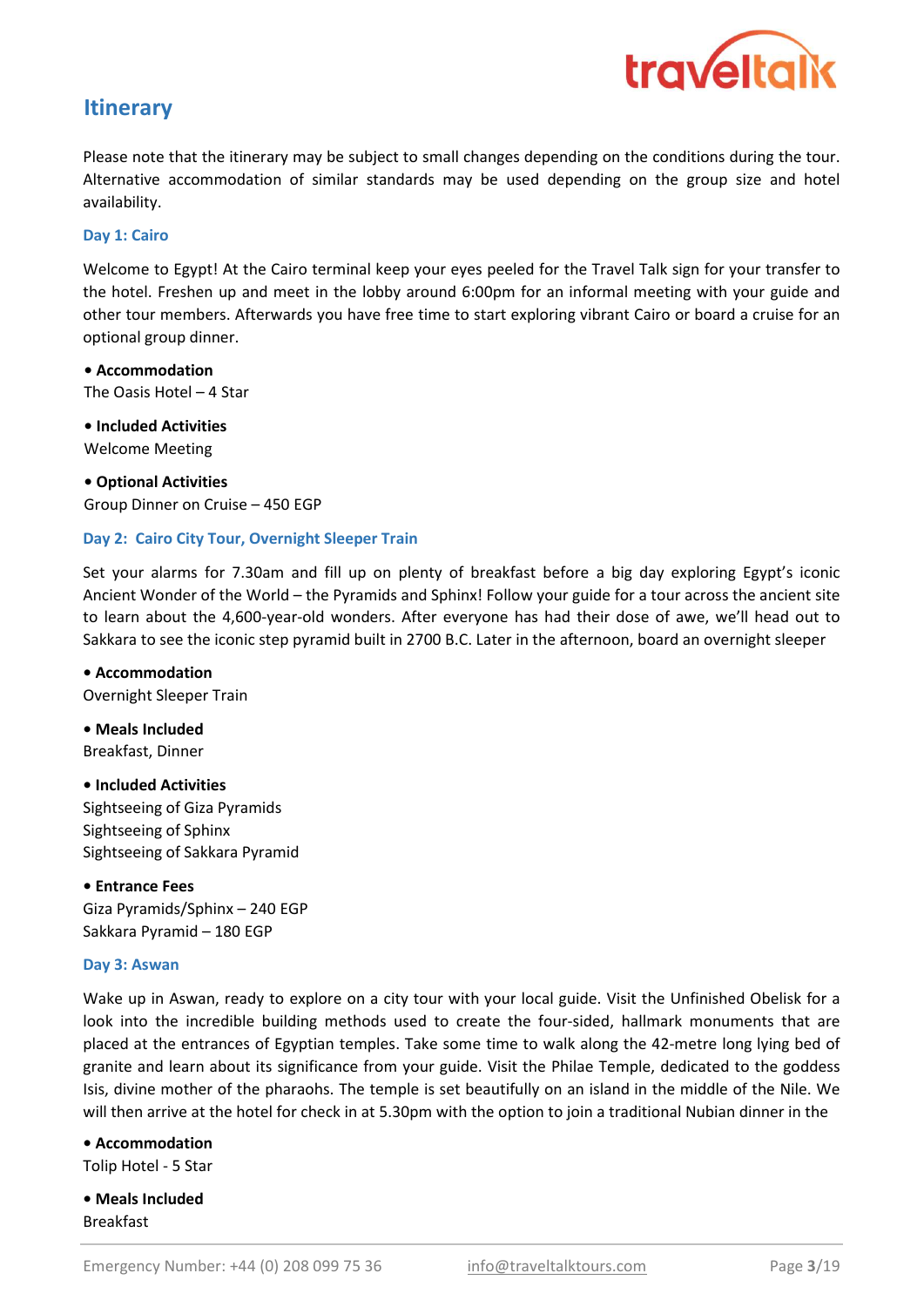

Aswan City tour Sightseeing of Philae Temple Sightseeing of Unfinished Obeliks of Aswan • Included Activities

• Optional Activities Nubian Dinner – 26 USD

• Entrance Fees Philae Temple – 180 EGP

#### Day 4: Aswan

Enjoy a free morning to explore Aswan and the banks of the Nile River at your own pace. If you are feeling up to it in the afternoon, join the optional trip to the UNESCO World Heritage Listed Abu Simbel. It is a mustdo for all keen historians!

Tolip Hotel - 5 Star • Accommodation

Breakfast • Meals Included

• Optional Activities Abu Simbel – 94 USD

#### Day 5: Daily Felucca cruise on the Nile

Time to relax and enjoy the cool breeze of the Nile. Jump on-board a traditional Felucca sailboat, bound for the Elephantine and Kitchener Islands on the Nile. After our river excursion, the rest of the day is yours.

• Accommodation Tolip Hotel - 5 Star

• Meals Included Breakfast

• Included Activities Sailing on the Felucca

#### Day 6: Edfu, Kom Ombo, Luxor

As we hop back onboard the coach and drive north towards Kom Ombo. Visit the Kom Ombo Temple, dedicated to the crocodile god Sobek. Next stop will be Edfu, home to one of the largest and best-preserved temples in Egypt. Dedicated to the falcon god Horus, the temple was built over 180-years from 237 BC to 57 BC. We'll arrive in Luxor in the late afternoon, before checking out the Luxor Temple in the evening. Explore the dim-light temple after dark and learn from your guide of the temple complexes ancient history, dating back to the 14th century B.C.

• Accommodation Steigenberger Nile palace Hotel – 5 Star

• Meals Included Breakfast

Sightseeing of Komombo Temple Sightseeing of Luxor Temple • Included Activities Sightseeing of Edfu Temple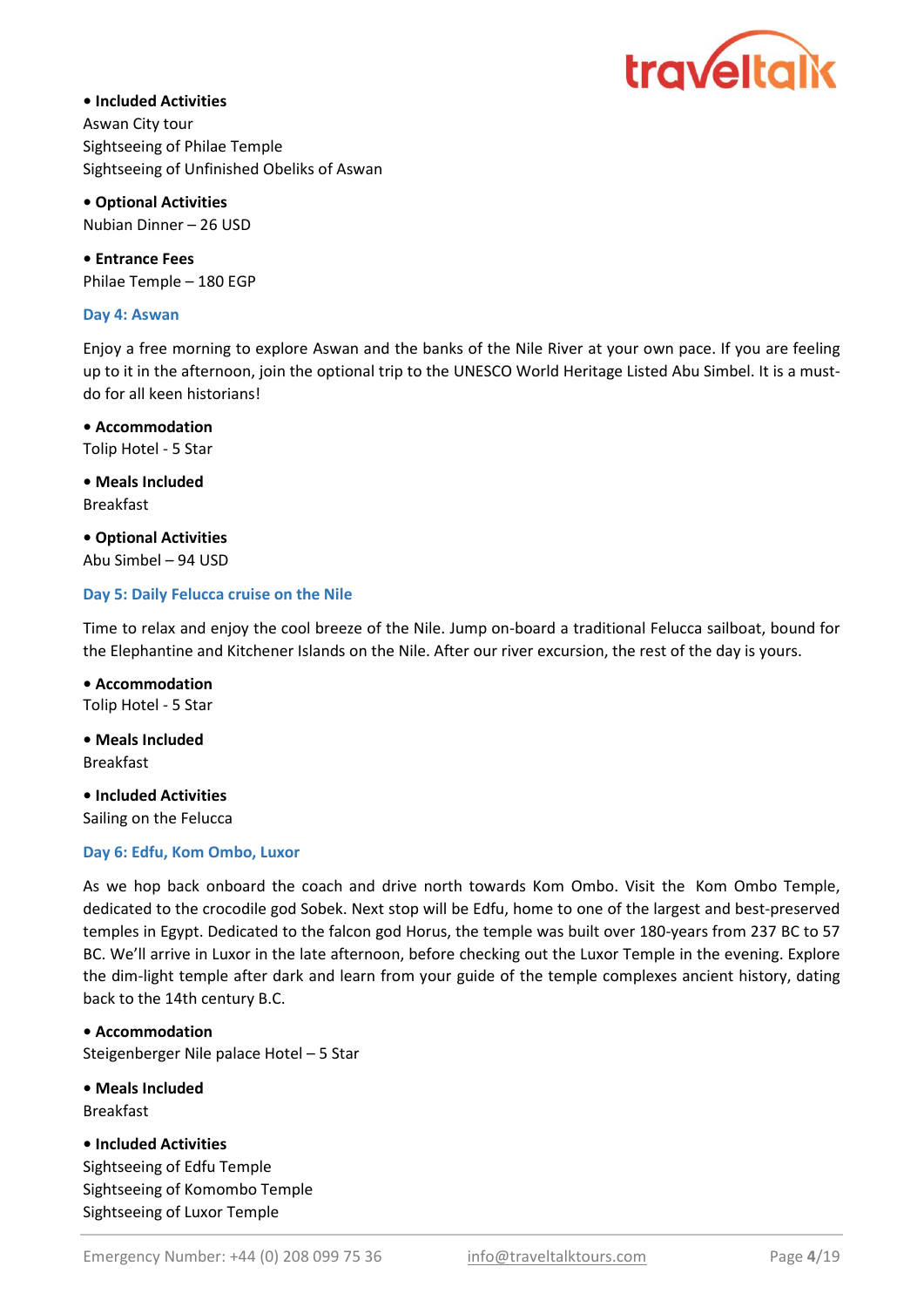

• Entrance Fees Edfu Temple – 200 EGP Komombo Temple – 160 EGP Luxor Temple – 180 EGP

#### Day 7: Luxor, Overnight Sleeper Train

The West bank of the Nile River awaits you! Follow your guide to the Valley of the Kings, also known as the 'City of the Dead', home to fancy royal tombs carved into desert rocks and filled with treasures for the Pharaoh afterlife. Next up, the Temple of Queen Hatshepsut and Colossi of Memnon. Not to forget, a visit to the vast Karnak Temple Complex, one of the most important religious centres of ancient Egypt with its marvellous temples. Your Egyptologist guide will enlighten you with the most intriguing stories and mythologies from the temple complex. Feeling adventurous? Take to the skies on an optional hot air balloon ride over Luxor. In the evening, board an overnight sleeper train to Cairo.

#### • Accommodation

Overnight Sleeper Train

• Meals Included Breakfast, Dinner

• Included Activities Sightseeing of Karnak Temple Sightseeing of Hatshepsut Temple & Colossi of Memnon

• Entrance Fees Valley Of The Kings – 265 EGP Hatshepsut Temple – 165 EGP

• Optional Activities Hot Air Balloon- 124 USD

#### Day 8: Cairo City Tour

The journey continues with one of the most important museums dedicated to the ancient world. Egyptian Museum of Cairo houses around 120,000 ancient Egyptian relics and antiquities. Then roam around Cairo stopping by the Citadel of Saladin, Mosque of Mohammed Ali, the Hanging Church and the world-famous Khan el-Khalili bazaar. Make sure to wear your haggling hats and brace for the mayhem!

#### • Accommodation

The Oasis Hotel - 4 Star

• Meals Included Breakfast

#### • Included Activities

Sightseeing of Cairo Sightseeing of Egyptian Museum Sightseeing of Citadel of Saladin Sightseeing of Mohammed Ali Mosque Sightseeing of Hanging Church Sightseeing of Bazaar Khan El- Khalili

#### • Entrance Fees

Egyptian Museum – 230 EGP Citadel of Saladin – 200 EGP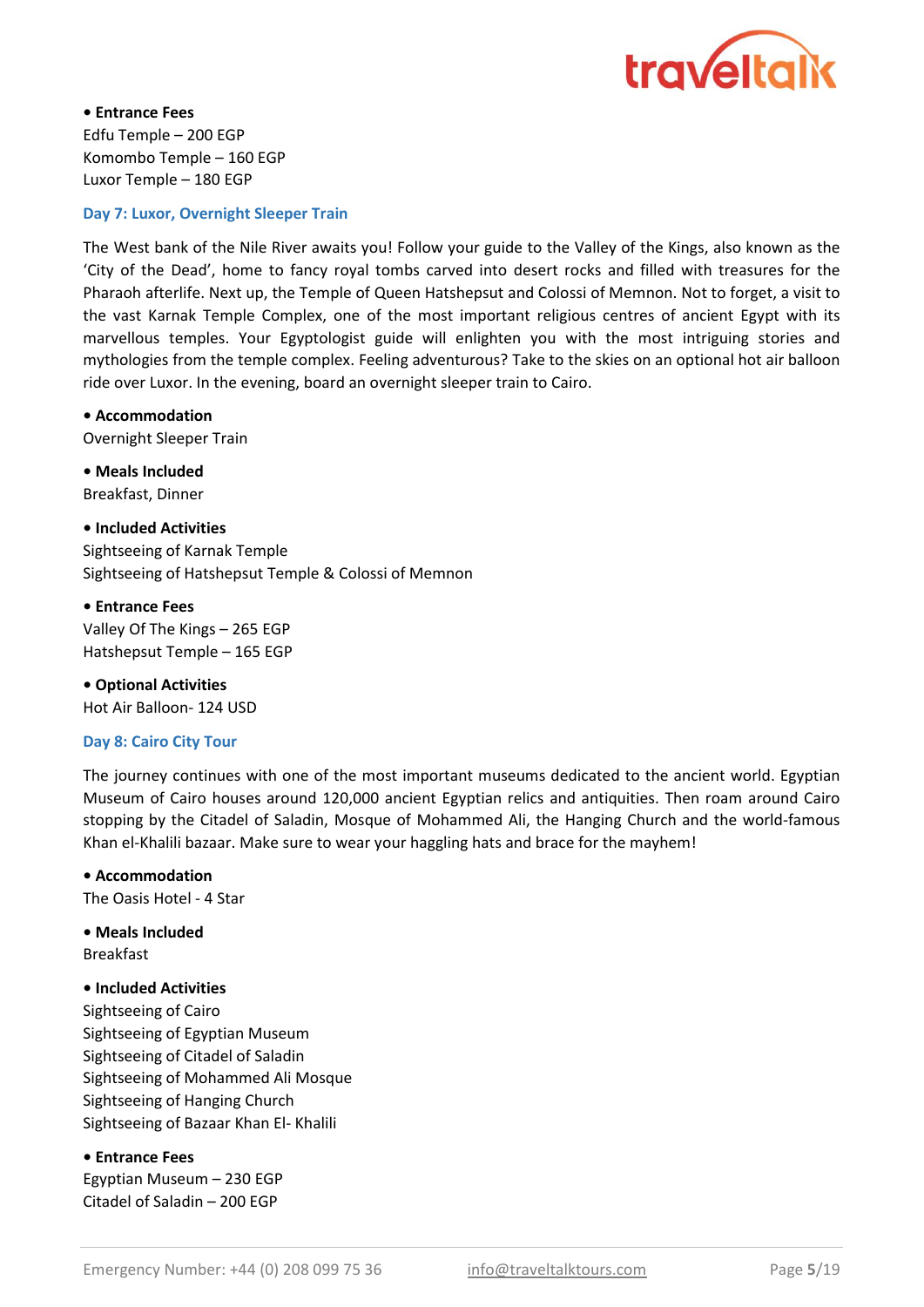

#### Day 9: Cairo, Dahab

Following an early breakfast, head out to the Red Sea paradise of Dahab. Pack your swimsuit close and ready for a dip in the sea. You'll get plenty of swimming, snorkeling, diving and sunbathing. The perfect way to relax after a week of cultural discovery.

• Accommodation Dahab Paradise Hotel - 4 Star

• Meals Included Breakfast

#### Day 10: Dahab

Today our Dahab experience starts with an optional snorkeling trip to the famous Blue Hole. Here you can snorkel off the shore, swim along colourful fish and experience the beauty of the coral reefs. Dahab is renowned for being one of the best diving destinations in the region, offering an unforgettable experience to divers of all levels. Following your return, why not try out camel trekking or water sports.

• Accommodation Dahab Paradise Hotel - 4 Star

• Meals Included Breakfast

Sightseeing of Dahab • Included Activities

• Optional Activities Snorkelling at Blue Hole – 34 USD

#### Day 11: Dahab, Taba, Aqaba, Wadi Rum

Time for the second leg of your adventure. Depart early for Nuweiba, where we'll hop onboard a local ferry as we cross into Jordan via Aqaba. On arrival in Jordan, we will make tracks for our campsite in Wadi Rum Desert. Enjoy free time to explore and relax in the afternoon or join an optional camel trek through the otherworldly desert landscapes. In the evening, enjoy a traditional Jordanian dinner under the stars. Followed by music and dance around the campfire as we get to know the locals of Wadi Rum!

Hilawi Camp Site • Accommodation

Breakfast, Dinner • Meals Included

Sightseeing of Wadi Rum • Included Activities

• Optional Activities Camel Ride in Wadi Rum - 17 USD

• Entrance Fees Wadi Rum – 7 USD

#### Day 12: Wadi Rum, Petra

Kick off the day with an included Jeep safari through the incredibly vast and rocky landscapes of the desert. In the afternoon, farewell Wadi Rum as we head towards the Lost City of Petra! Recognised as one of the amazing 7 Wonders of the World, the city of Petra is a serious sight to behold, carved from rose-coloured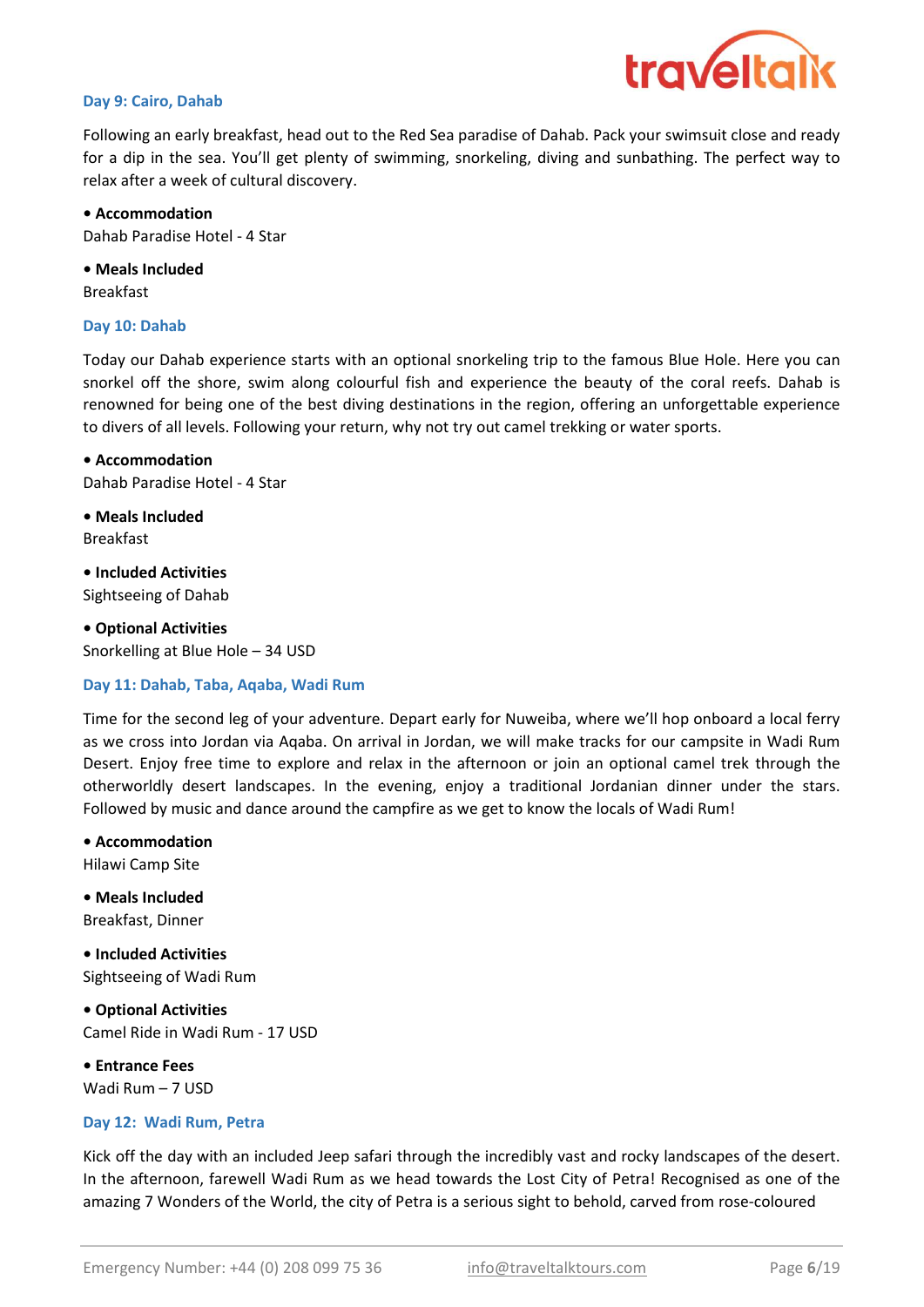

Enjoy free time on arrival in Petra to relax and unpack before an optional Petra by Night tour in the evening for a magical first glimpse of the ancient city lit by over 1,5000 glimmering candles.

• Accommodation Petra Palace Hotel – 3 Star

• Meals Included Breakfast

• Included Activities Jeep Safari in Wadi Rum

• Entrance Fees Petra Ancient City – 70 USD

• Optional Activities Petra By Night Tour – 25 USD

#### Day 13 : Petra

Get your cameras ready for a full day exploring all the sights of Petra. Be sure to pack comfortable shoes as there will be plenty of walking today. Follow your guide as they lead you towards the inner city to the Paraoh's Castle, Triumphal Arch, Amphitheatre, Siq, Treasury and plenty more. Learn fascinating stories about the rediscovery of this ancient city lost in time.

• Accommodation Petra Palace Hotel – 3 Star

Breakfast • Meals Included

• Included Activities Sightseeing of Petra Ancient City

• Entrance Fees Petra Ancient City – 70 USD

#### Day 14: Petra, Shobak Castle, Dead Sea , Amman

Fill up on breakfast before a jam-packed day! First up we'll visit the Shobak Castle, the first Crusader fortress in the territory of East Jordan (Oultrejourdain). Learn from your guide about the history of these ruins built in 1115. Then, hop back on board the coach as we head towards the lowest point of dry land on Earth – the Dead Sea! Also known as 'Sea of Salt', the Dead Sea is hundreds of metres below sea level and holds incredibly salty water that keeps you afloat! Throw on your swimsuit, cover yourself in a cleansing mud bath and jump into the salty sea to bath in the natural minerals! we will also visit the Citadel and Amphitheatre before check into hotel in Amman.

• Accommodation

The Sulaf Luxury Hotel – 4 Star

• Meals Included Breakfast

• Included Activities Sightseeing of Dead Sea Swim and Float At Dead Sea Sightseeing of Shobak Castle

• Entrance Fees Dead Sea – 10 USD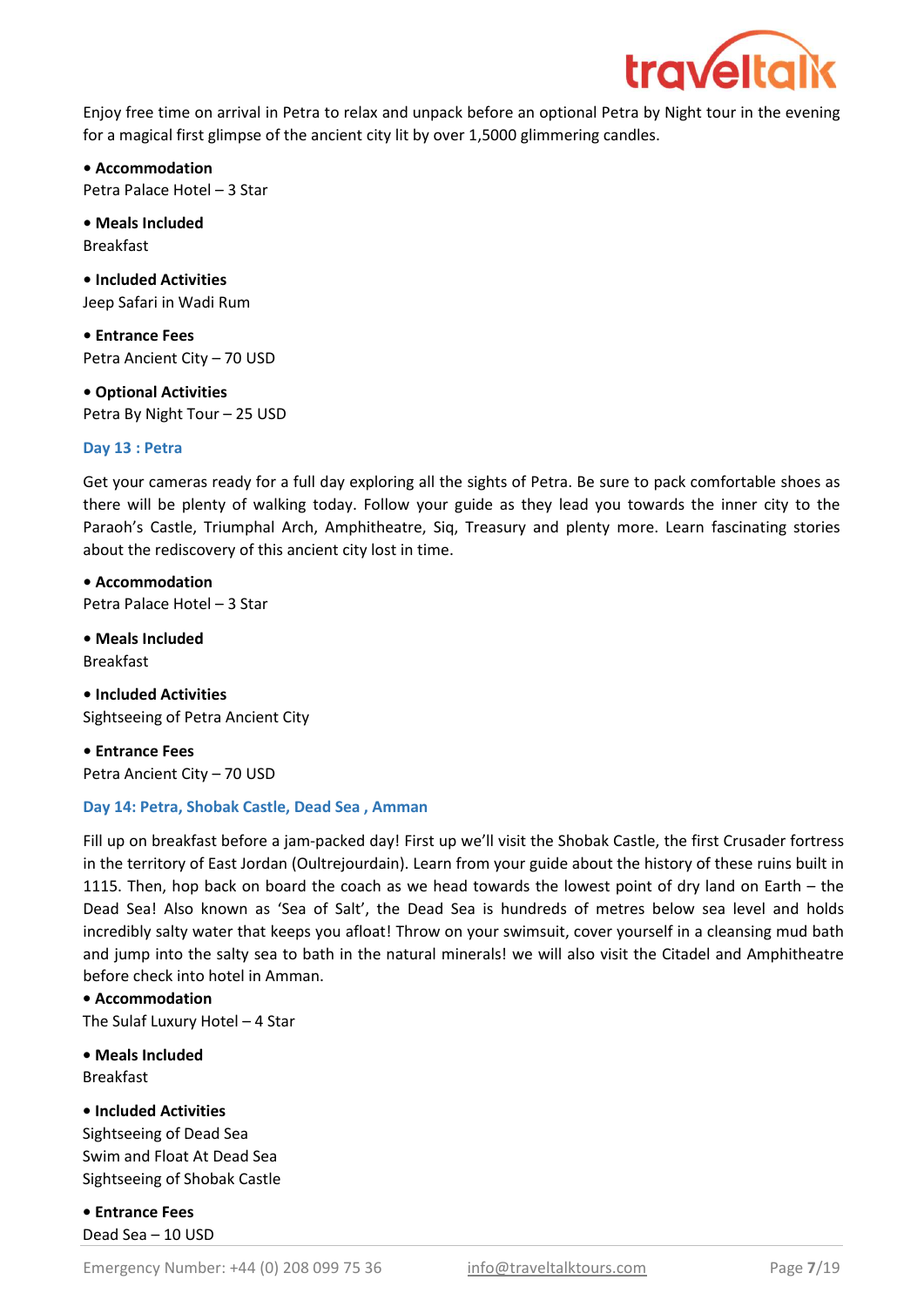

#### • Optional Activities Lunch at Dead Sea – 12 USD

#### Day 15: Amman

Enjoy one final breakfast with the tour group and check out of the hotel, share final farewells with your new travel mates and start counting down the days until your next adventure with Travel Talk!

# • Meals Included

Breakfast

# Inclusions & Exclusions

The tour price covers the following services:

| Accommodation:           | 5 and 4 star hotels in Egypt, 3 Star hotels and desert camp in Jordan                                                                                                                                                                                                                                                                                           |
|--------------------------|-----------------------------------------------------------------------------------------------------------------------------------------------------------------------------------------------------------------------------------------------------------------------------------------------------------------------------------------------------------------|
| <b>Airport Transfer:</b> | Arrival and Departure transfers on first and last day of the trip                                                                                                                                                                                                                                                                                               |
| Meals:                   | 14 breakfasts   3 dinners                                                                                                                                                                                                                                                                                                                                       |
| Transportation:          | Air-conditioned modern coach or mini-bus                                                                                                                                                                                                                                                                                                                        |
| Guide:                   | Services of experienced Travel Talk local guides licenced by the Ministry of Tourism                                                                                                                                                                                                                                                                            |
| Sightseeing:             | Giza Pyramids, Sphinx, Sakkara Pyramid, Philae Temple, Unfinished Obeliks of Aswan<br>Edfu Temple, Komombo Temple, Luxor Temple, Karnak Temple, Egyptian Museum<br>Hatshepsut Temple & Colossi of Memnon, Citadel of Saladin, Mohammed Ali Mosque<br>Hanging Church, Bazaar Khan El- Khalili, St. Catherine Monastery, Petra, Amman, Ajloun<br>Jerash, Wadi Rum |

#### What is NOT included in the tour price?

- Any flights not mentioned above
- Travel insurance
- Meals not stated above
- Items of a personal nature
- Tips & gestures
- Entrance fees to the sights and museums
- Optional activities
- Other services not stated in the itinerary

# Hotels & Accommodation

Solo travellers will be roomed with another solo traveller of the same gender in a twin or triple room, or can upgrade to a solo room by paying the single supplement. You may choose the solo room option when booking online or contact us to arrange a private room.

#### THE OASIS HOTEL PYRAMIDS – CAIRO – 4 Star

The hotel is located very close to Pyramids of Giza. The Egyptian Museum and Great Sphinx. Hotel offers a sundeck, swimming pool, tennis court, gym and fitness center.

#### STEIGENBER HOTEL – LUXOR – 5 Star

This 5 star hotel, located in the heart of Luxor by the Nile River, provides an outdoor pool, fitness centre and sauna. All rooms feature air-conditioning and satellite TV.

#### TOLIP HOTEL – ASWAN – 5 Star

This 5 star hotel overlooking the river, offers a pool, nightclub and spa centre. Air- conditioned rooms are equipped with a minibar and a satellite TV, also free wif-fi access.

#### SLEEPER CABIN TRAINS- CAIRO TO ASWAN & LUXOR TO CAIRO

Privacy, a comfortable bed in which to sleep, a fine dinner and excellent service are the hallmarks of Egypt's sleeper trains. The twin share cabins are equipped with bunk beds.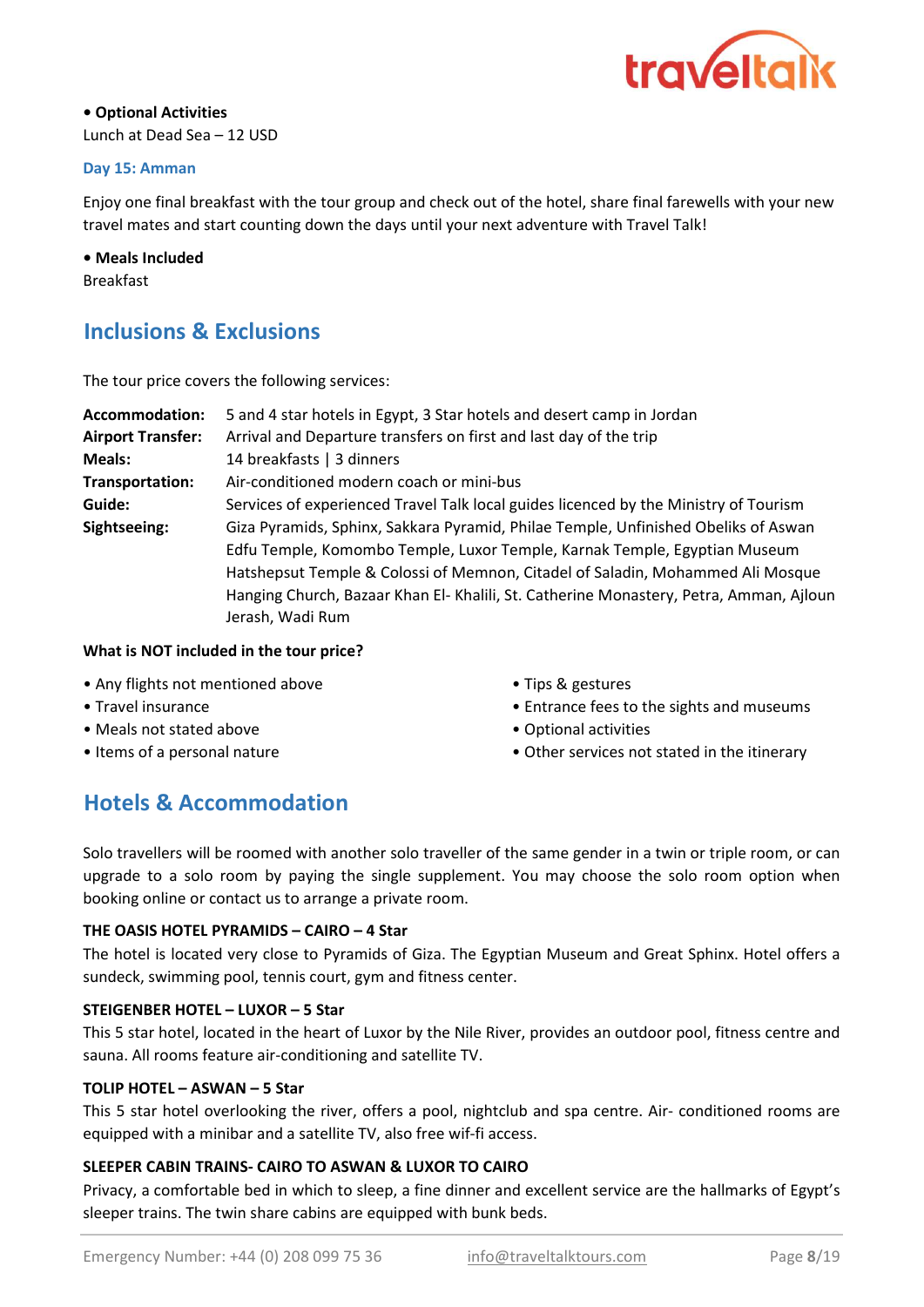

#### HILLAWI CAMP – WADI RUM – 3 Star

Staying in Wadi Rum is an experience not do be missed. This camp is large, yet has a wonderful atmosphere, nice rooms with attached bathroom and wonderful staff who makes your stay wonderful.

#### PETRA PALACE HOTEL – PETRA – 3 Star

This hotel is very centrally located, it's only 50 meters away from Petra entrance. This hotel has also an outdoor swimming pool to offer. It features 2 outdoor swimming pools with sun terrace.

#### **SULAF LUXURY HOTEL – AMMAN – 4 Star**

This hotel is located in the heart of Amman. The Sulaf Luxury Hotel has been specially designed to provide every level of comfort and service in keeping with today's demands.

### **Distances**

Please find below the distances between the sights visited in Egypt and the approximate driving times. We will always strive to take a short break every few hours to enable passengers to stretch their legs, purchase snacks and use wash facilities during long drives.

- Cairo Aswan : 982 kms 12 hrs
- Aswan Luxor: 247 kms 3 hrs
- Aswan Abu Simbel: 309 kms 3.5 hrs
- Luxor Cairo: 735 kms 9 hrs
- Cairo Dahab : 550 kms 6.5 hrs
- Wadi Rum Petra: 115 Km 1h 45 min
- Petra Dead Sea: 200 Km 3h 30 min
- Dead Sea Amman: 60 Km 1h
- $\bullet$  Amman Ailun: 70 Km 1h 20 min
- Jerash Amman: 51 Km 1h

## Budgeting

Please note that entrance fees to sights and optional activities are not included in the tour price. Optional activities are not operated by Travel Talk and may require a certain number of attendees to run. Your guide will be happy to inform you further about the available optional activities at the start of your tour. Optional activities are also listed under each day in your tour itinerary.

#### Entrance Fees

Egypt

| <b>Total (Jordan)</b>  | 108,5 USD                  |                       |                |
|------------------------|----------------------------|-----------------------|----------------|
| • Petra Ancient City   | <b>70 USD</b>              | • Ajloun              | <b>10 USD</b>  |
| • Wadi Rum             | 7 USD                      | • Shobak Castle       | 1,5 USD        |
| $\bullet$ Jerash       | 10 USD                     | $\bullet$ Dead Sea    | 10 USD         |
| <b>Jordan</b>          |                            |                       |                |
| <b>Total (Egypt)</b>   | 2045 EGP (approx. 120 USD) |                       |                |
| • Philae Temple        | <b>EGP 225</b>             | • Valley Of The Kings | <b>EGP 265</b> |
| • Citadel of Saladin   | <b>EGP 200</b>             | • Hatshepsut Temple   | <b>EGP 165</b> |
| • Egyptian Museum      | <b>EGP 230</b>             | • Luxor Temple        | <b>EGP 180</b> |
| • Sakkara Pyramid      | <b>EGP 200</b>             | • Komombo Temple      | <b>EGP 160</b> |
| • Giza Pyramids/Sphinx | <b>EGP 240</b>             | • Edfu Temple         | <b>EGP 200</b> |
| <b>LEVPL</b>           |                            |                       |                |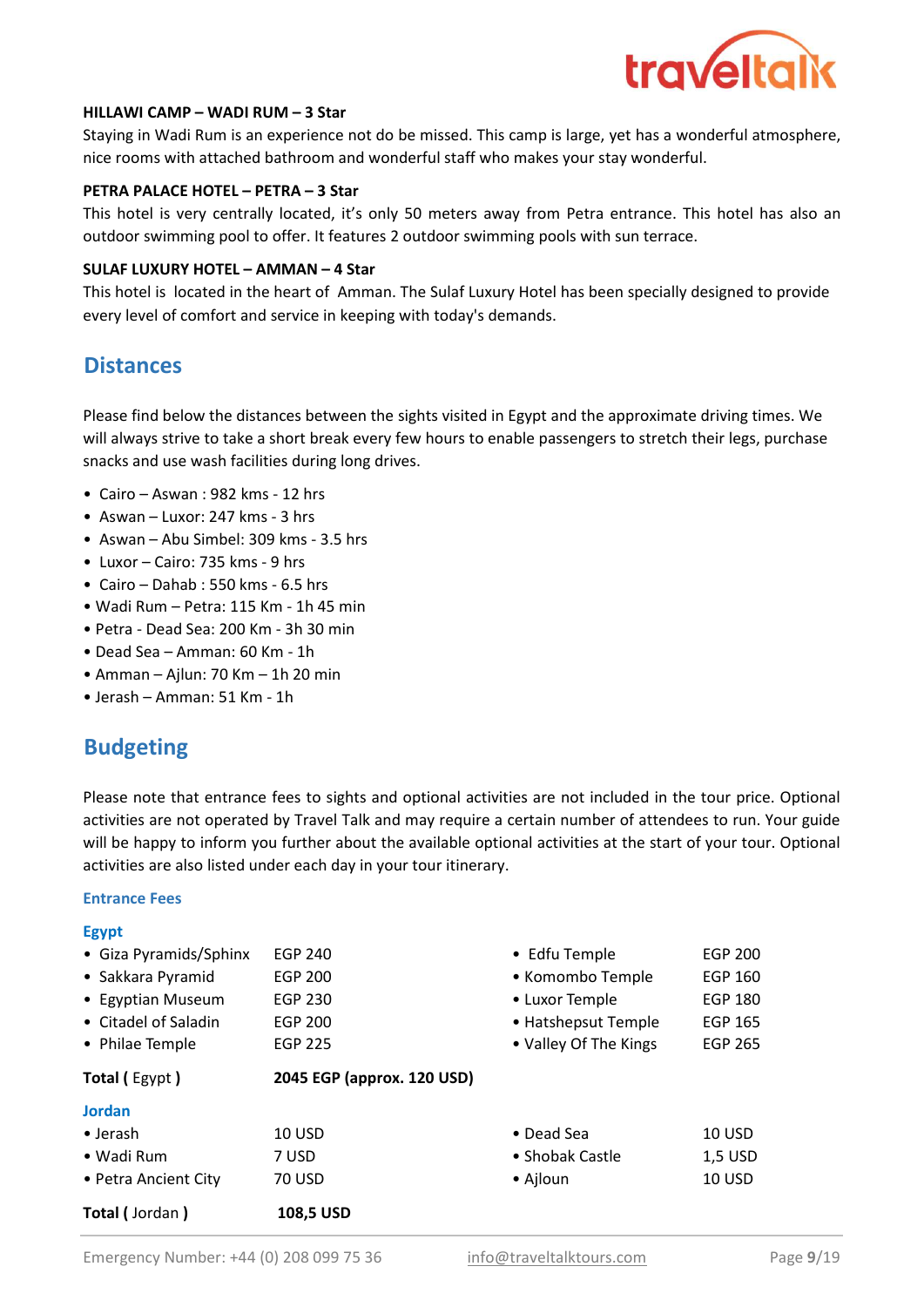

#### Optional Activities

Please note that Optional Activities are not operated by Travel Talk.

29 USD

- Hot-Air Ballooning 124 USD
- Abu Simbel 94 USD
- Nubian Dinner 26 USD
- Group Dinner Egypt 10-15 USD
- Mountain Dinner 24 USD
- Snorkelling at Blue Hole 34 USD
- Quad Biking
- Lunch at Dead Sea 12 USD
- Group Dinner Jordan 22 USD
- Camel Ride in Wadi Rum 17 USD
- Petra By Night Tour 25 USD

#### Personal Spending

The currency of Egypt is the Egyptian Pound (EGP). Most majors cities and towns in Egypt have ATMs and credit or debits cards are widely accepted in the tourist areas. If you plan to travel off the beaten track, be prepared to have cash for souqs, small meals and entrance fees.

The currency of Jordan is the Jordan Dinor (JOD). ATMS are widely available in major towns and cities across Jordan. Credit and debit cards are generally accepted, but cash remains king in the souqs and regions such as Wadi Rum.

While every traveller's spending habits may differ slightly, we have estimated the average daily expenses to help with budgeting for your next trip. Here you will find the average cost for a meal or drink and advice for

| Meals (Egypt)                    |            | Meals (Jordan)              |              |
|----------------------------------|------------|-----------------------------|--------------|
| Lunch at restaurant              | US\$ 4-8   | Lunch at restaurant         | US\$ 3-7     |
| Dinner at restaurant             | US\$ 10-15 | Dinner at restaurant        | US\$ 10-13   |
| Shawarma (lamb pitta) at a stall | US\$ 1-2   | Falafel sandwich at a stall | <b>US\$2</b> |
| Zalabya - Egyptian Donut ball    | US\$ 0.30  | Kanafeh Sweet               | US\$1        |
|                                  |            |                             |              |
| Drinks (Egypt)                   |            | Drinks (Jordan)             |              |
| Bottle of water                  | US\$ 0.5   | Bottle of water             | US\$ 0.6     |
| Coffee                           | US\$ 1.5-2 | Coffee                      | US\$ 1-2     |
| Tea                              | US\$ 1-2   | Tea                         | US\$ 0.5-1.5 |

#### Tipping

Tipping, known as 'baksheesh' in the Middle East and while it is not mandatory, is common reward for good service paid by both tourists and locals alike. It is reasonable to tip around 10%, if a service charge is not already applied to a bill. While on tour, a budget of 5-10 USD per day will usually cover tips. Your Guide and Driver would also appreciate this kind of gratitude at the end of your tour or their service.

#### Egypt Shopping

Souqs, or local markets, along with larger bazaars are not only the perfect place to shop for souvenirs but also among the most remarkable attractions of Egypt.

The biggest and most famous soup is the 500-year-old Khan El Khalili Bazaar in Cairo. Quailty can vary quite significantly depending on how much you spend and where you shop, so feel free to always ask your expert guide for their advice while on tour.

Haggling and bargaining over prices in bazaars and souqs is a fundamental part of shopping in Egypt. The key is to start low and work your way up but always have a maximum value in mind.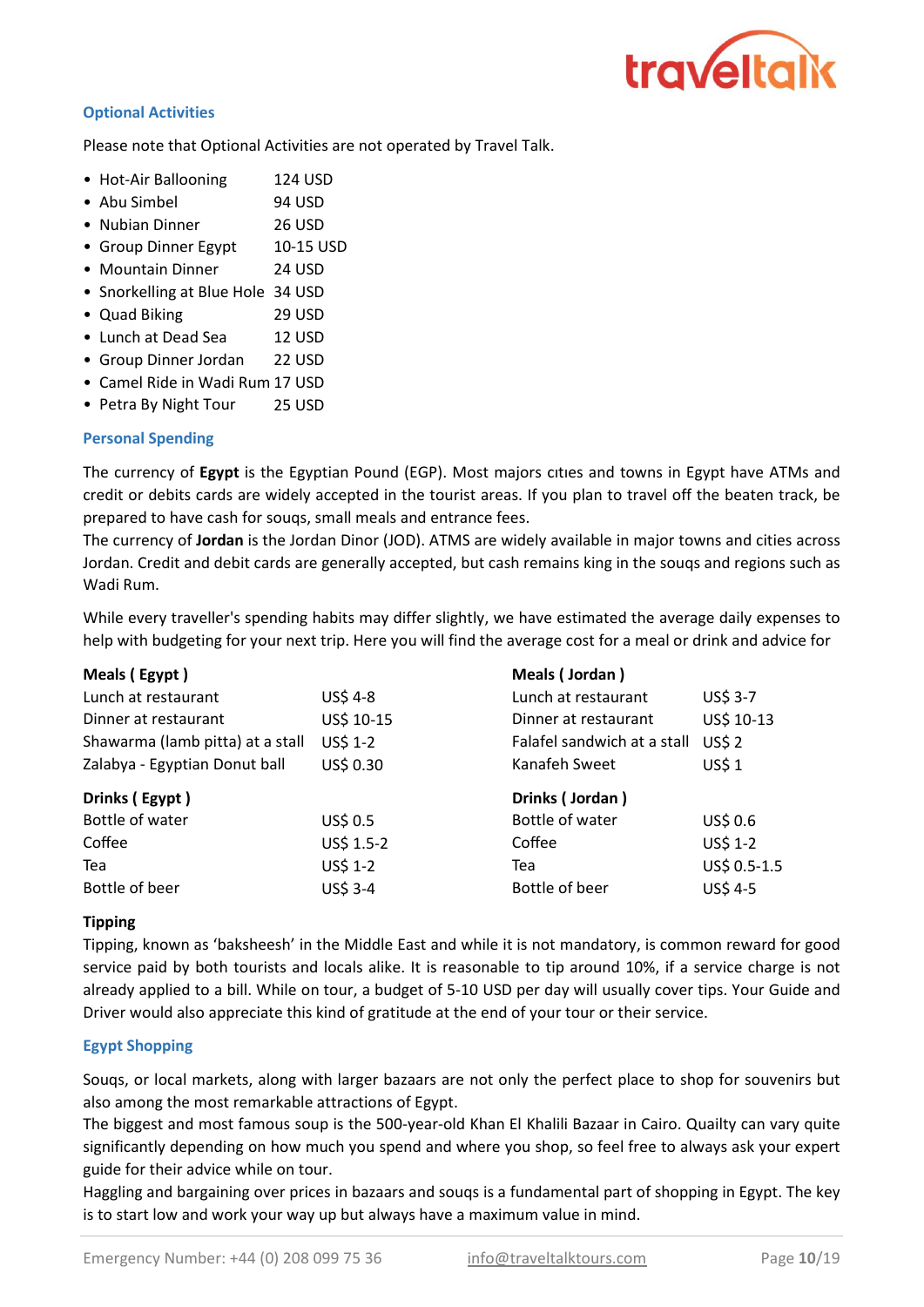

#### Cartouche Jewellery

Cartouche, commonly known as hieroglyphics, are an ornate Egyptian scroll featuring engravings and inscriptions.

It is common to find gold and silver jewellers all over Egypt selling personalised Cartouche pendants. Silver jewellery featuring a cartouche pendant is a common souvenir across Egypt but to buy quality, we recommend purchasing silver that is stamped with '925' quality. Prices for quality Cartouche jewellery can range between 10 USD – 1,000 USD depending on the metals.

#### Perfume

Egypt is a major trading centre for the perfume industry, and you can't escape the country without visiting an essential-oil dealer to try a few for yourself! Got a favourite perfume that you would like to purchase on the cheap?

Local shops across Egypt will duplicate famous perfumes at a reasonable price. Lotus (sawsan) and Jasmine (full) are the most distinctively Egyptian scents, and you can expect to pay approximately 15-25 USD for a duplicate perfume.

#### Muski Glassware

Since medieval times, Muski glass has been hand-blown to create incredible plates, vases, candleholders, glasses and more to fashion through the homes of local Egyptians.

This bubble-shot glassware comes in vibrant shades of blue, green and purple, and is known to be extremely fragile so pack with caution!

#### Jordan Shopping

Traditionally, the people of Jordan have always crafted the goods they needed - meaning overtime they have developed a strong craftmanship for certain goods. We recommend keeping an eye out at local souqs and markets across the country for a glimpse into the local arts. Unlike neighbouring countries such as Egypt, haggling in Jordan is far less fierce or common.

#### Traditional Keffiyehs

The most iconic textile in Jordan would have to be the headscarf, called keffiyeh. The traditional design is a houndstooth, red and white pattern, frequently worn by the Bedouins. They are incredibly practical for exploring the desert and their compactness makes for the perfect gift to take home! Expect to pay between 5-10 USD.

#### Gold Jewellery

The the Bedouin's place a high value of jewellery with past ancestors traditionally investing their money in jewellery rather than banks. The Gold Souk in Downtown Amman offers distinct jewellery of Jordanian design from striking necklaces to semiprecious stones.

#### Hand-painted Ceramics

Mosaics are a distinctly Jordanian art form and while purchasing moscaic goods while travelling can be both expensive and weighty, mosaic-style ceramics is a great alternative. Throughout the souqs and along the streets of Amman you'll find local artists customising mosaic designs on all kinds of traditional pottery including mugs, plates and vases. Prices for customise products start at approximately 15 USD.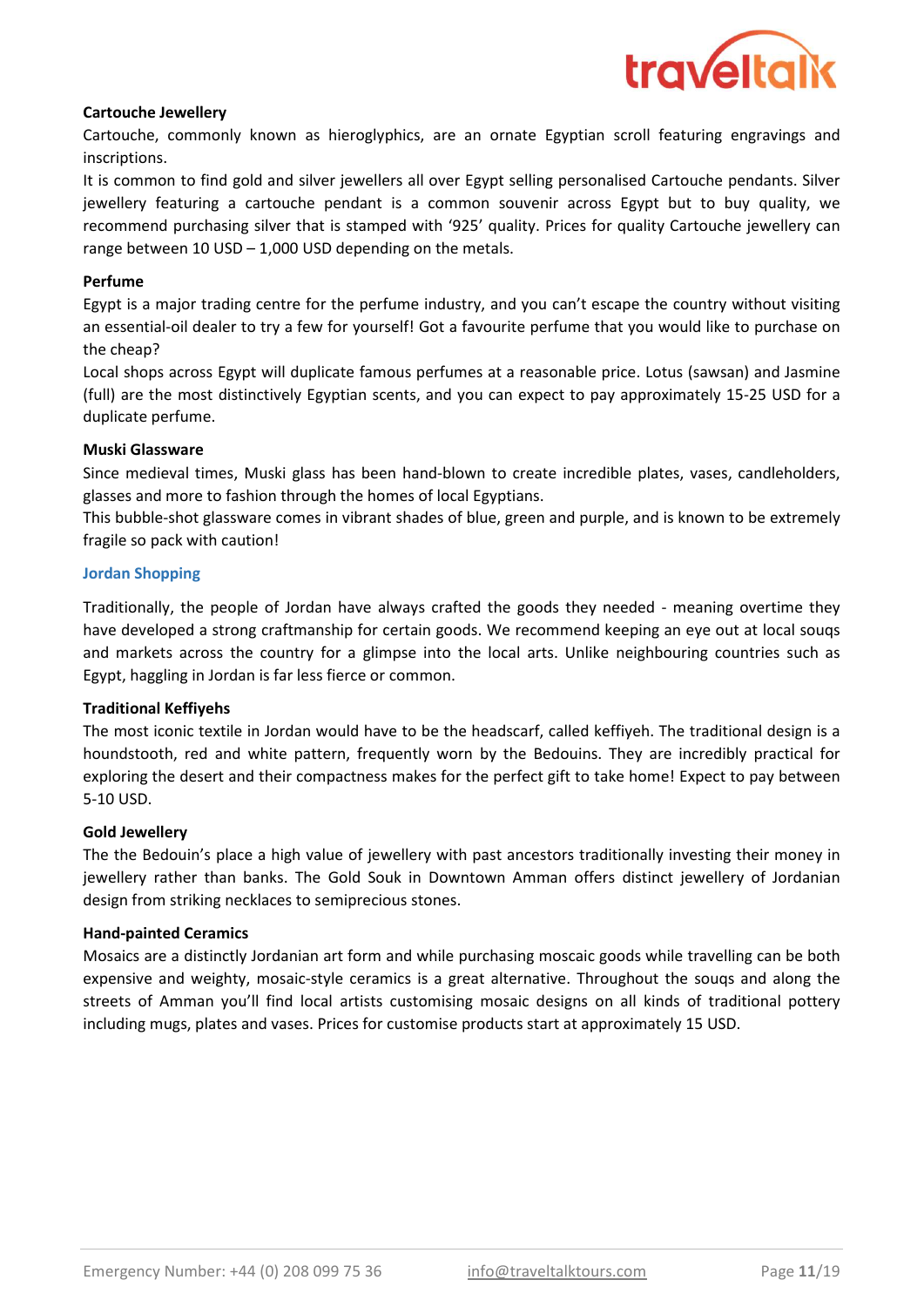# Essential Information: Egypt & Jordan

# Passport & Visas ( Egypt )

Visas to enter Egypt are compulsory for all tourists. It is possible to obtain a tourist visa when you get to Cairo International Airport for most nationalities. However, we recommend applying for a Visa online two weeks prior to arrival in Egypt, via https://www.visa2egypt.gov.eg/eVisa

**traveltaik** 

Please note passport holders from UK, USA, Australia, New Zealand, Canada, and the EU may purchase their visa stamp upon arrival, while South Africans must arrange their visa prior to arrival.

If you wish to get a visa on arrival, you can do so at approved bank kiosks within airport arrival halls, before reaching immigration counters. The visa fee is US\$25, payable in in GBP, USD or EUR. Visas granted on arrival are valid for a maximum of 30 days.

Passport validity entry requirements: Travellers entering Egypt must also carry a passport or travel document valid for at least 6 months from your arrival date.

# Passport & Visas ( Jordan )

All visitors to Jordan are required to have a visa, which can be arranged through Jordanian consulates worldwide or upon arrival in Jordan. Visitors from the UK, USA, Australia, New Zealand, Canada, the EU and South Africa may acquire their visa upon arrival in Jordan. Single-entry tourist visa fee is 40 JOD and it can only be paid in JOD (Jordanian Dinar).

You can visit the Jordan Tourism Board website to check if you are able to obtain a visa upon arrival, http://international.visitjordan.com. Please ensure that you check with the Jordanian Embassy or Consulate of your country for up-to-date visa information. You may also purchase the Jordan Pass which waives the visa fees for tourists while covering the entrance fees to many touristic sites.

Passport validity entry requirements: Travellers entering Jordan must also carry a passport or travel document valid for at least 6 months.

## Jordan Pass

Jordan Pass is considered to be the best option for tourists visiting Jordan. It covers the entrances fees to more than 40 touristic sites, including Petra, and waives the visa fees for tourists. Jordan Pass must be purchased 3 days prior to your arrival date. We strongly recommend that you get the Jordan Explorer package instead of the Jordan Wanderer, so that you may enter Petra more than once. You can check all the details from the link below and buy the Jordan Pass online. It costs about JD75 (USD106).

This information is provided as a guidance, we strongly advise that you check with the consulate or embassy as this information can change at any time and with little notice. It is your responsibility to make sure that all the required travel documents are ready when travelling.

# Travel Advice

https://www.gov.uk/foreign-travel-advice/egypt We are closely monitoring the latest travel updates to Egypt & Jordan and follow the advice of the UK Foreign Office. For the latest travel advice from UK Foreign, Commonwealth & Development Office , please https://www.gov.uk/foreign-travel-advice/jordan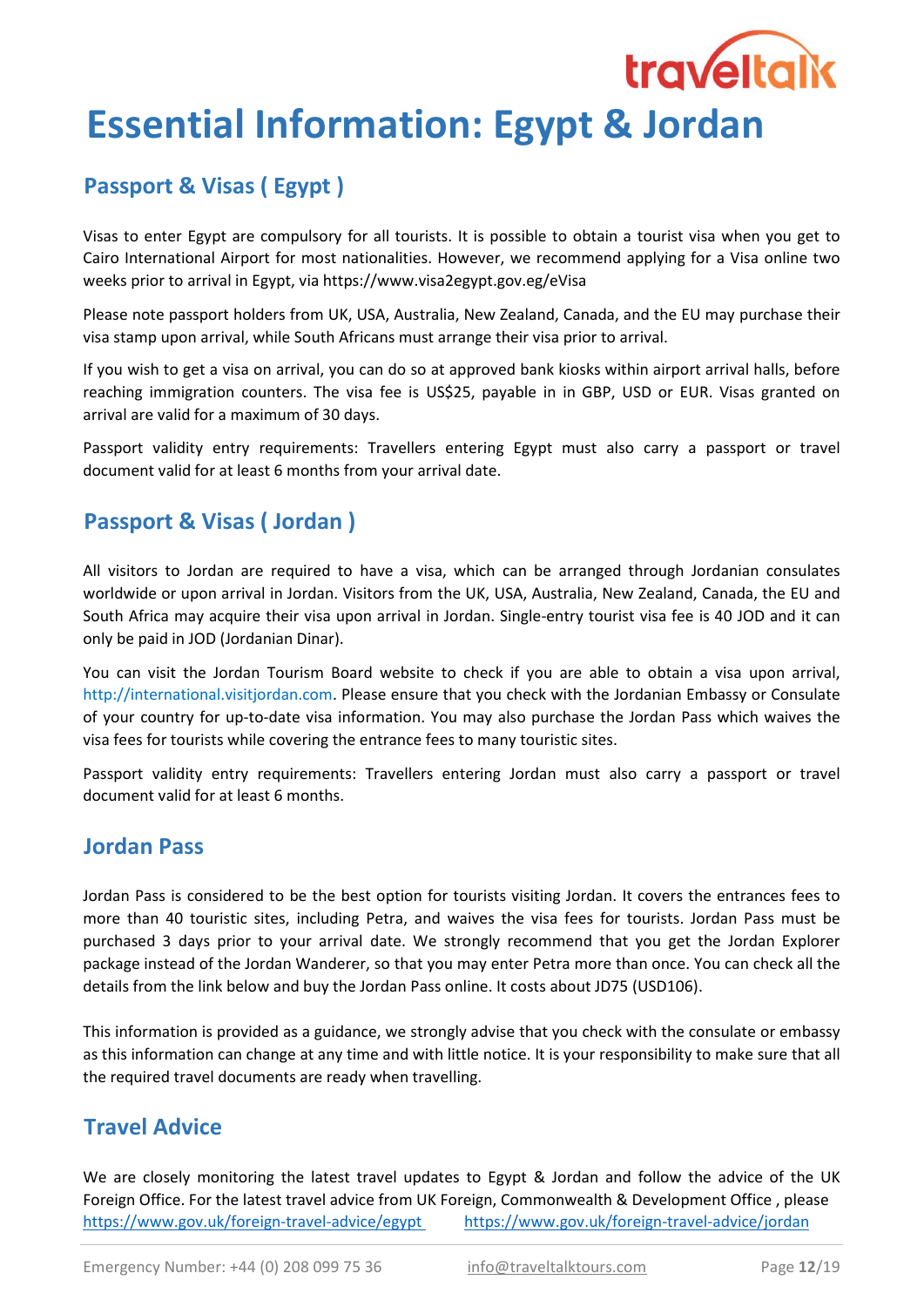

We recommend all travellers to check their Government National Travel Advisory prior to their departure:

| Australia   | https://www.smartraveller.gov.au/ |
|-------------|-----------------------------------|
| Canada      | https://travel.gc.ca/             |
| New Zealand | https://www.safetravel.govt.nz/   |
| USA         | https://travel.state.gov/         |

### Travel Insurance

All passengers travelling with Travel Talk are required to have personal travel insurance before participating in any of our tours.

Your guide will collect your travel insurance details on the first day of your trip.

It is your responsibility to make sure you have an adequate and suitable travel insurance for you in place, you may read more at https://www.traveltalktours.com/travel-insurance

# Health & Safety

The health and safety of our passengers, staff and communities visited is of utmost priority. As we monitor and comply with the official advice from the UK Foreign Office, as well as World Health Organization and government authorities regularly, we have implemented several policies and precautions on our tours for your wellbeing.You may find our Safe Travels Protocols at https://www.traveltalktours.com/safe-travels



Travel Talk Adventures has received the Safe Travels stamp by the World Travel and Tourism Council (WTTC), which allows travellers to recognise companies around the world that have adopted health and hygiene global standardised protocols – so consumers can experience 'Safe Travels'.

Please make sure to regularly check your Government's travel advice before travelling and be well-informed of any requirements. Your tour guide will also notify you of the regulations and protocols to follow throughout your trip with us.

Please note that if any traveller is unable to complete the itinerary or possess a potential risk to themselves and/or the rest of the group, we reserve the right to remove them from all or part of a trip.

Please consult with your doctor for the latest medical travel information and any vaccinations you may need. We recommend that you bring any personal medical requirements and medications with you as these may be difficult to obtain while on tour.

## Weather

Egypt is a year-round destination with sunny days, warm climate and very little rain. The summer months, from June to August, can be particularly hot, especially towards the south of the country in Luxor and Aswan where temperatures can hit 40 degrees Celsius. If you are visiting Egypt during this time, take plenty of sunscreen and hydrate regularly throughout the day. The best time to visit Egypt, and also traditionally the busiest season, is from October to late March. During these months, the days are usually bright and sunny. If you are travelling during these winter months and plan to trek in the Sinai or cruise on the Nile river, you should expect temperatures to fall considerably overnight, especially near Mt. Sinai – Come prepared with some extra layers to rug up overnight. Spring and Autumn are only short seasons and during the 50 days (Khamaseen) between the end of March and mid-May, dust storms can occur sporadically.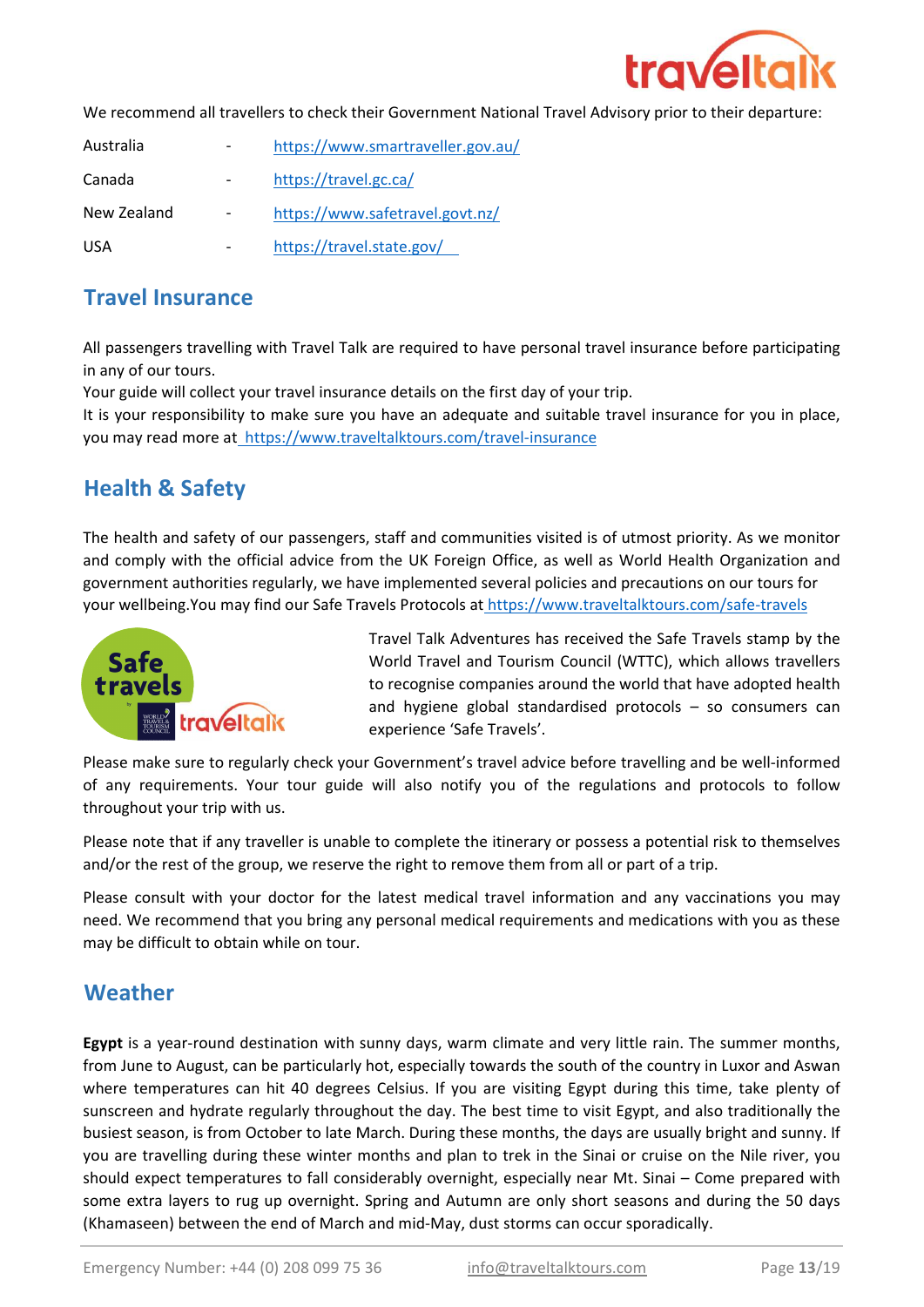

The best time to visit Jordan is typically during Spring and Autumn, when temperatures sit in the high twenties with warm, pleasant days perfect for exploring. During the Spring, travellers can also expect to see Jordan's beautiful flora in bloom as mountains and fields are coated with rich greenery and wildflowers. With 90% of Jordan covered by desert, the summer months can be very hot with July and August seeing its hottest temperatures in the forties. While these temperatures can be challenging for those not accustomed to the heat, it is still worth considering a trip at this time if you are not adversely affected by heat, as you will have the chance to see the nation's best sites, such as Petra, without the crowds! It is worth remembering that the nights can be cold, though – the sands of Wadi Rum dropping to 4°C in winter.

|               |             | Cairo |                     | Luxor |             | Aswan | Dahab       |     |                | Aqaba |                             | Amman | Petra          |    |
|---------------|-------------|-------|---------------------|-------|-------------|-------|-------------|-----|----------------|-------|-----------------------------|-------|----------------|----|
| <b>Months</b> | $C^{\circ}$ | F     | $\sim$ <sup>0</sup> | F     | $C^{\circ}$ | F     | $C^{\circ}$ | F   | $\sim$ $\circ$ | F     | $\mathsf{C}^{\,\mathsf{o}}$ | F     | $C^{\circ}$    | F  |
| January       | 18          | 65    | 21                  | 70    | 21          | 70    | 22          | 72  | 18             | 65    | 22                          | 72    | $\overline{2}$ | 54 |
| February      | 20          | 68    | 23                  | 74    | 23          | 74    | 23          | 73  | 20             | 69    | 27                          | 81    | 13             | 57 |
| March         | 22          | 73    | 28                  | 83    | 27          | 82    | 26          | 78  | 23             | 75    | 28                          | 84    | 17             | 63 |
| April         | 27          | 82    | 33                  | 93    | 33          | 92    | 30          | 86  | 29             | 85    | 36                          | 97    | 23             | 74 |
| May           | 31          | 89    | 37                  | 100   | 37          | 99    | 34          | 94  | 33             | 92    | 38                          | 101   | 27             | 81 |
| June          | 33          | 93    | 40                  | 104   | 39          | 103   | 38          | 100 | 36             | 97    | 38                          | 102   | 31             | 88 |
| July          | 33          | 93    | 40                  | 104   | 39          | 103   | 38          | 100 | 37             | 99    | 41                          | 106   | 32             | 90 |
| August        | 33          | 92    | 38                  | 102   | 38          | 102   | 38          | 101 | 36             | 98    | 41                          | 107   | 32             | 90 |
| September     | 32          | 90    | 37                  | 99    | 37          | 99    | 36          | 96  | 34             | 94    | 37                          | 100   | 31             | 88 |
| October       | 29          | 85    | 33                  | 93    | 33          | 93    | 32          | 89  | 31             | 88    | 34                          | 94    | 26             | 79 |
| November      | 23          | 75    | 27                  | 81    | 26          | 80    | 28          | 81  | 25             | 78    | 30                          | 86    | 18             | 66 |
| December      | 19          | 67    | 22                  | 73    | 22          | 72    | 24          | 74  | 20             | 68    | 26                          | 79    | 13             | 57 |

## Money Matters

The local currency of Egypt is the Egyptian Pound (EGP) and the local currency of Jordan is the Jordanian Dinar (JOD).

Major credit and debit cards are widely accepted in major cities and tourist sites across Egypt and Jordan. However, if you're travelling off the beaten track, come prepared with a small stash of cash on hand inexpensive purchases at local markets, souqs, entrance fees or small meals. ATMs can be easily found in many places across the cities, however, are not as common in rural areas. We recommend you do not exchange bulk sums of money at the airport, as the exchange rates are usually more favourable in the major cities. Your tour leader will be happy to help if you need any assistance.

Please remember that everyone has different spending habits, some prefer to spend more on souvenirs, some on experiences and others on a night out! Make sure to budget your trip to your spending habits for shopping, drinking, and tipping.

Tipping is known as 'baksheesh' in the Middle East and while it is not mandatory, is common reward for good service paid by both tourists and locals alike. It is reasonable to tip around 10% if a service charge is not already applied to a bill. While on tour, a budget of 5-10 USD per day will usually cover tips. Your Tour Guide and Driver would also appreciate this kind of gratitude at the end of your tour or their service.

It is common for group members to contribute to a "Tipping Kitty" to minimise worries regarding tipping, such that the guide may collect tips at the start of the tour for the whole group in order to avoid the hassle while adventuring throughout Egypt. "Tipping Kitty" is voluntary and does not cover tips for the tour leader or driver. We recommend to budget 5-10 USD per person per day for tipping in Egypt. There is no " Tipping Kitty" in Jordan.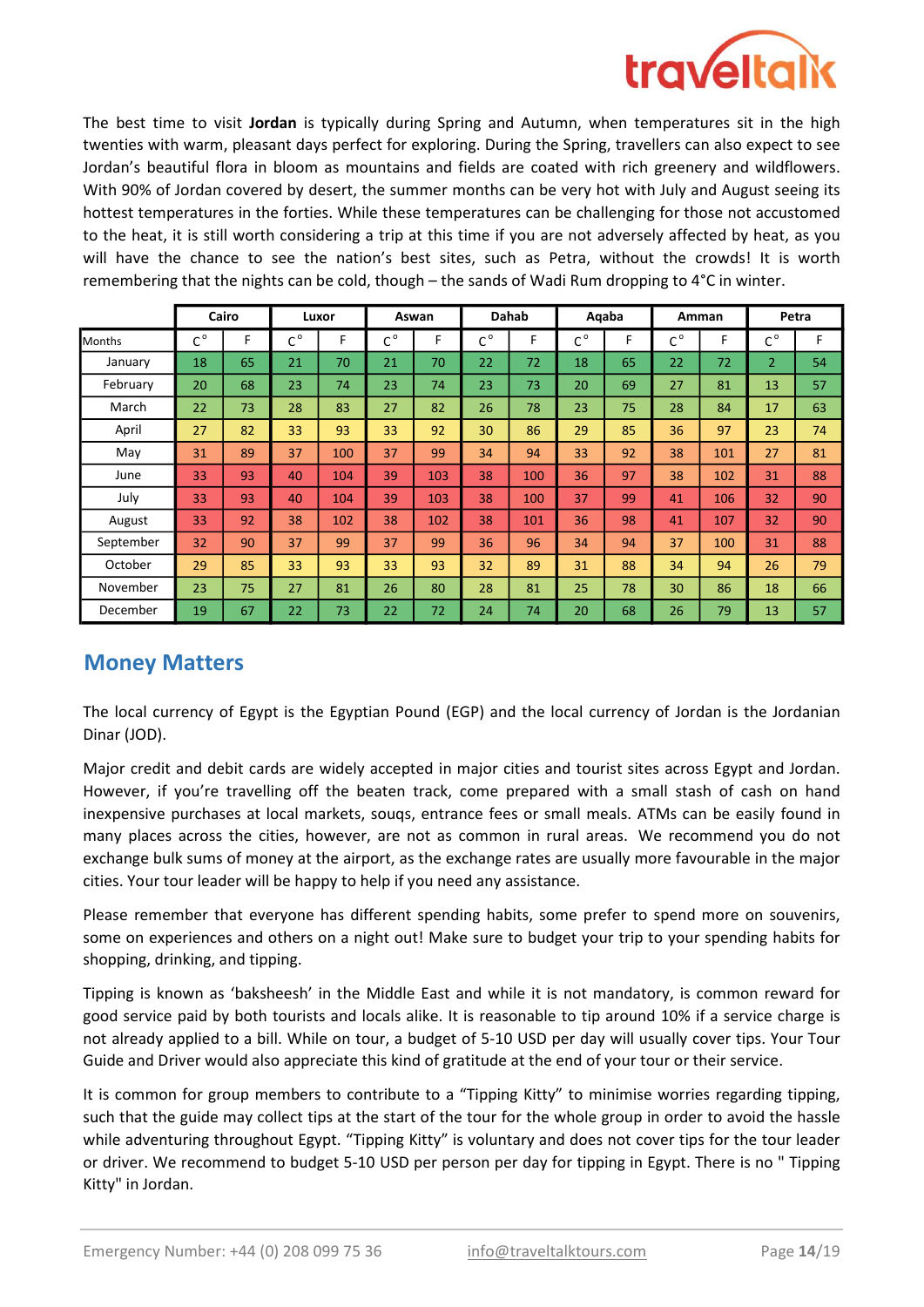

# Egypt Eating & Drinking

Egyptian food combines elements of Mediterranean, Middle-Eastern and French cuisines. Egypt's staples are bread and beans. Eating and drinking in Egypt will introduce travellers to the native foods of the country, many of which are already commonplace in Western countries – including pita bread, falafel, and hummus. We strongly recommend not to drink tap water in Egypt and to exercise caution if buying refreshments in markets and bazaars due to the uncertainty regarding the quality of water used. Bottled water and soft drinks are inexpensive and readily available across the country.

Egyptian eating habits differ from the norm with restaurants normally serving lunch between 13:00-16:00 and dinner between 20:00-24:00. Searching for unique and authentic dishes can often be overwhelming if you're not a local, so here's a few must-try dishes to get you started in Egypt.

Fuul: Commonly known as fava beans, Fuul is quite cheap and can be prepared in several ways including boiled or mashed with tomatoes, onions, and spices. Often served as part of a larger mezze with babaganoush, hummus and labne – this dish has a long history and was said to have been invented over

Ta'meya: Commonly known as Falafel, Taamiya is deep-fried patties of spiced green beans are crunch on the outside, soft on the inside and considered a Middle Eastern staple! Usually served in pitta bread with salads, pickles, and tahina sauce, Taamiya can be purchased at street stalls for quick, cheap meals.

Koshary: Koshary is considered one of Egypt's most well-known dishes, consisting of pasta, rice, lentils, fried onions, beans, garlic, vinegar, chillies and smothered in tomato paste. That mix may sound strange, but it is worth a try! The dish is sold at hole-in-the-wall eateries and street carts.

Hamam Mahshi: A North African acclaimed delicacy, Hamam - roasted pigeon stuffed with cracked wheat and rice – can be found on the menu of most traditional Egyptian restaurants.

Shawarma: A popular street food, similar to the famed Greek gyros, with an Egyptian twist. Shawarma is made up of a choice of either chicken or beef marinated with Middle Eastern spices and cooked on a spit. The shaven meat is served in a wrap with tahini.

As a predominantly Muslim country, Egypt give alcohol a low profile. Most of the hotels serve alcoholic drinks, but during Ramadan some hotels may close their bars. Public drunkenness is not widely accepted however alcohol can be obtained in most places and local beers 'Luxor' and 'Stella' are worth a try! Egypt's national beverage is tea (shai) while every main street is teeming with stand-up juice stands offering freshly squeezed banana, guava or mango juice.

## Jordan Eating & Drinking

Jordanian food is delicious and full of flavour, sharing a lot of similarities with neighbouring Middle Eastern nations. Dishes such as falafel, hummus, lamb, mezze, and kebabs can be found in every market stall, village, or city! Searching for unique and authentic dishes can often be overwhelming if you are not a local, so here are a few must-try dishes to get you started in Jordan;

Baklava: The quintessential Middle Eastern dessert, Baklava is a sweet syrupy layered pastry with honey and nuts.

Falafel: A combination of ground chickpeas, mixed with a variety of spices, then deep fried into mini patty like shapes. Falafels are one of the most common street food snacks in Jordan.

Moutabel: Like baba ghanoush, this dip consists of eggplant roasted over an open fire. The creamy and smoky flavours are further accentuated with yoghurt, tahini, garlic and lemon juice.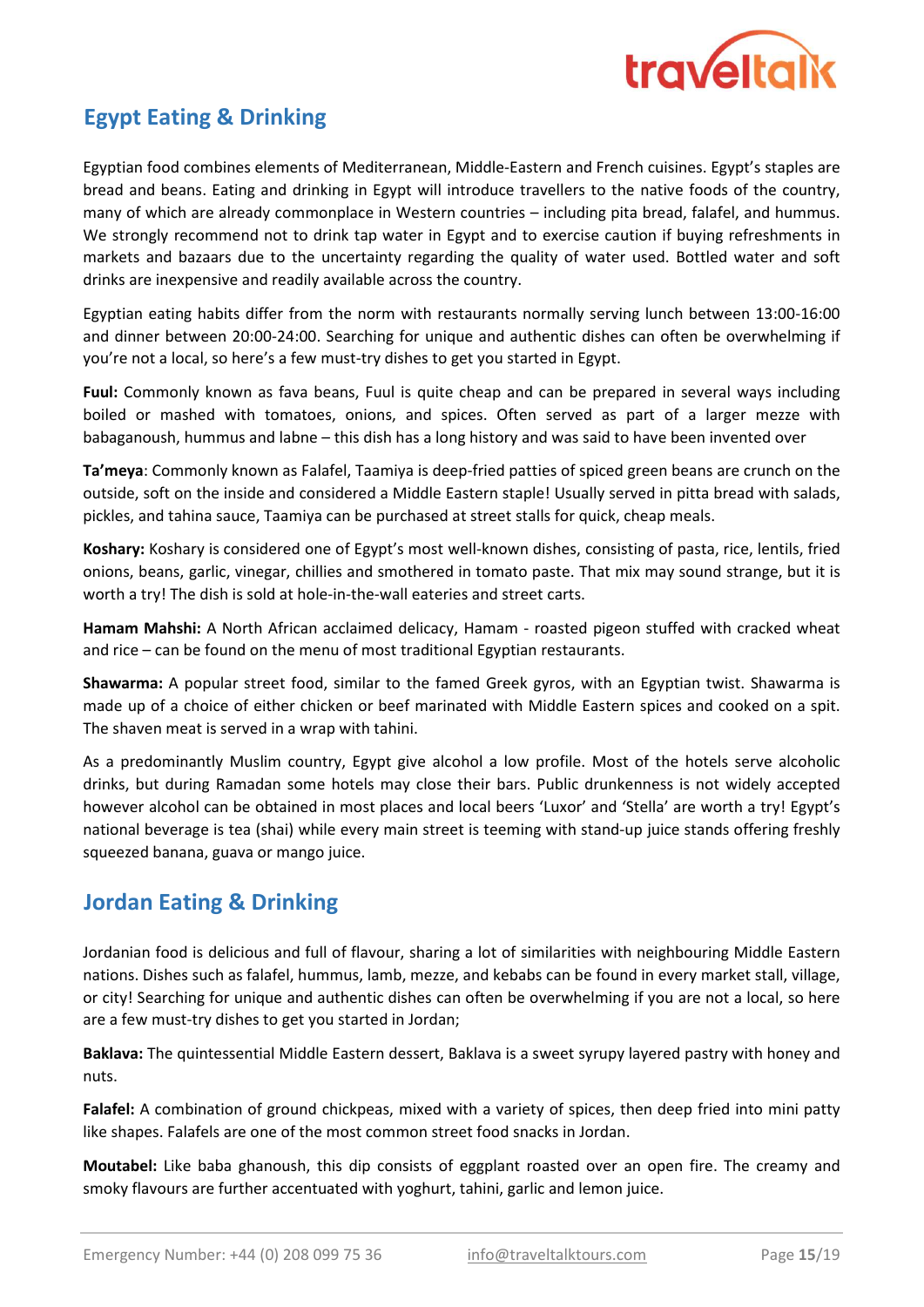

Galayet Bandora: This dish consists of tomatoes stewed until soft and pureed, with a few seasonings like garlic, olive oil, and salt. The tartness and sweetness of the tomatoes is what really shines, and it tastes great scooped up with bread or eaten with rice.

Tabbouleh: Tabbouleh is a mixture of finely minced parsley, tomatoes, garlic, and wheat, all dressed in lemon juice, salt, and olive oil. In Jordan the dish is served as a starter or salad, and is not scooped up with bread like Hummus or Moutabel dips would be.

Manakish: Sometimes referred to as the Arabic Pizza, Manakish is a round of dough topped with Za'atar (Thyme spice mixture), olive oil and sometimes halloumi, eggs or ground meat. It is commonly cooked in a brick oven and is a common buy at food stalls and marketplaces.

Mujadara: A typical everyday Jordanian food – Mujadara is mixed with lentils, rice and seasoning and is a favourite vegetarian dish nationwide. The rice is often cooked with the lentils, so the flavours melt and

Mensef: Known as a national dish of Jordan, this Bedouin meal consists of lamb or goat cooked with herbs in a yoghurt sauce and served with rice and bread.

Throughout the Middle East, drinking tea is quite common with Jordan being no exception, especially if you are shopping or meeting people for the first time. Mint, thyme, or sage are often used to flavour the tea. Although Jordan is a Muslim country, alcohol is commonly available with Amstel the most popular beer of choice, followed by the local brew Petra. There is also a great range of wine available across Jordan with cabernet, merlot, sauvignon blanc and chardonnay the most notable varieties.It is important to note that during Ramadan, some hotels and shops may limit their sale of alcohol for religious reasons.

## Internet Access

#### Egypt

Internet access has become increasingly common in hotels, cafes and restaurants in large Egyptian cities, however the quality of connection differs. Many internet cafes can be found in the cities as well. Make sure to enable data roaming on your mobile if you wish to use 3G/4G abroad, although the connection may be unreliable in smaller towns and rural areas. Purchasing an Egyptian SIM card for the duration of your tour may be a cost-effective option. Your guide will be happy to advise on this.

#### Jordan

Internet access has become increasingly common and available across hotels, cafes, and restaurants in large Jordanian cities such as Amman and Aqaba. Make sure to enable data roaming on your mobile if you wish to use 3G/4G abroad, although the connection may be unreliable in smaller towns and rural areas. Purchasing a Jordan SIM card for the duration of your tour may be a cost-effective option. Your Tour Guide will be happy to advise on this.

# Essentials to Bring

- \* Face mask/cover and hand sanitiser enough for your personal use throughout the trip – See more at https://www.traveltalktours.com/safe-travels
- \* Travel Documents: Passport, Visa (if required), flight or transport ticket (and photocopies)
- \* Travel Talk Tour Voucher (printed or digital)
- \* Travel Insurance Policy (and photocopy)
- \* Personal medical kit and medicine
- \* Money (cash, credit card, travellers' cheques)
- \* Power Adapter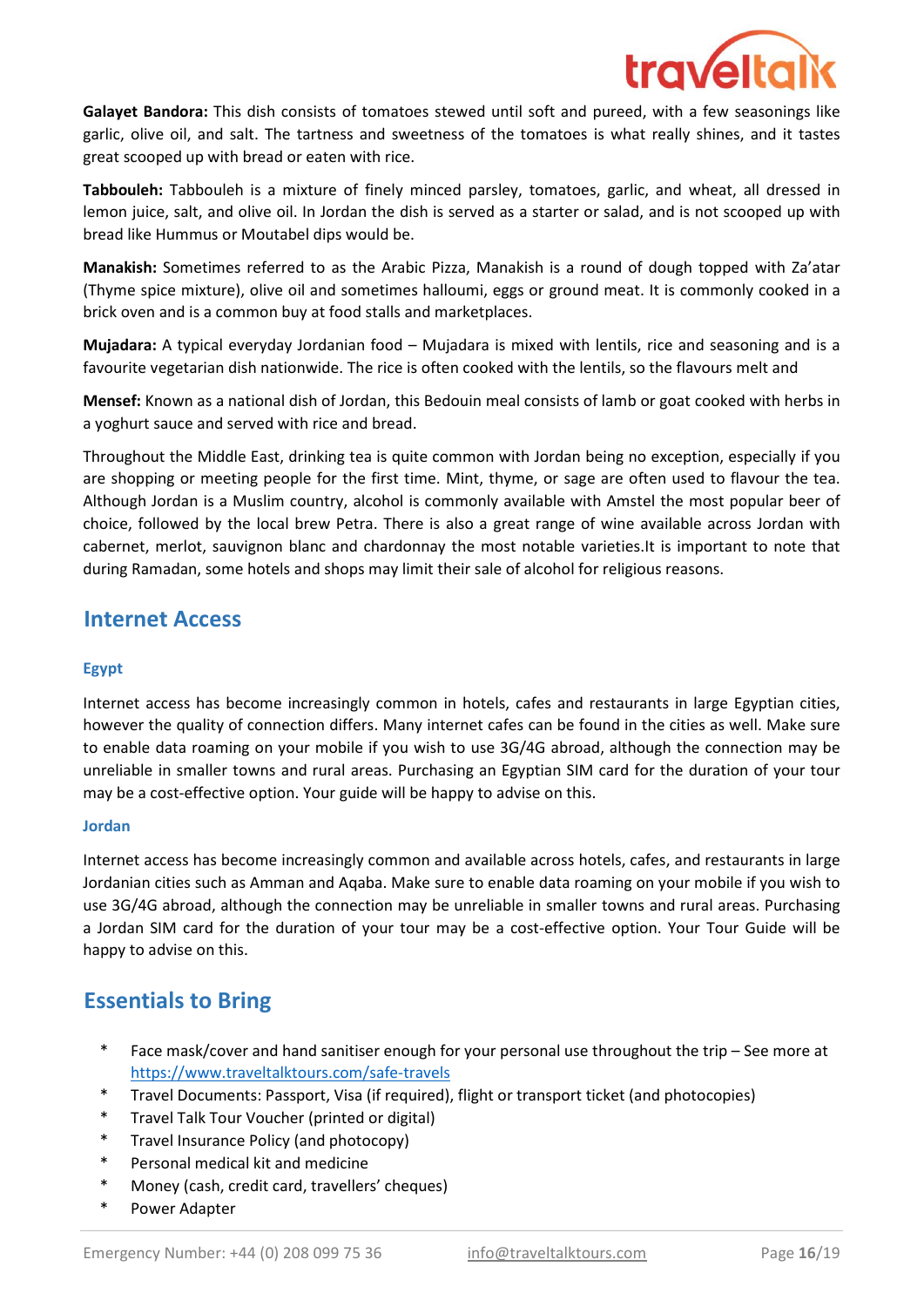

- \* Reusable water bottle
- \* Ear plugs and eye mask
- \* Sun protection – hat, sunglasses, sunscreen
- \* Comfortable, closed walking shoes
- \* Wind/water proof jacket
- \* Warm clothes, hat, and gloves for cold weather
- \* Sandals, swimwear, shorts for warm weather

# Culture and Traditions

#### Egypt

Egypt's culture is a fusion of both ancient and modern, bound by a strong sense of community across the country. Egyptian traditions and culture stand amongst the oldest civilisations', and can be seen through impressive sites, architecture, and artwork. Home to breath-taking monuments such as the world-famous Pyramids of Giza and Abu Simbel, the unparalleled history accumulated over millennia around the Nile is unique. Throughout Egypt, family remains the most important link in the social chain, particularly among the Bedouin of the deserts. Tourism plays a crucial role in the country and Egyptians are friendly, open to other cultures and known for showing good hospitality towards tourists. Egyptians see their country as the gateway between Western society and the rest of the Arabian world. This mixing is most apparent in major cities such as Alexandria and Cairo where international franchises and traditional eateries stand side by side in a fusion of old and new.

#### Jordan

Jordan is an ideal destination for those seeking cultural knowledge, spiritual enrichment and sights of marvel. Officially known as the Hashemite Kingdom of Jordan, it is a gem of the Levant region and home to fascinating ancient history. While predominantly an Arabic nation, Jordan truly values the diversity of its population's ethnicity and religious beliefs, providing cultural rights to all of its citizens. There is a strong tolerance and appreciation for cultural differences in Jordan, contributing to the nation's stability and peace.

The desert-dwelling Bedouin population have a distinct and noteworthy culture. Living the largely nomadic lifestyle across barren landscapes in Jordan, their traditions have been passed down for centuries. The Bedouin people rely on the herding of animals and creation of handicrafts, as the lands they populate are not fertile for farming. If lucky, Travel Talk travellers may get to witness the Bedouin traditions of music and dance during the Desert Camping experience in Wadi Rum.

## Religion, Etiquette and How to Dress

#### Egypt

Religion plays a big role in the life of Egyptians, and it is intermingled with daily activities of Muslims and Christians. Approximately 90% of the population are Muslim, and the way people dress and interact with each other is largely influenced by religion – it affects many parts of societal life, is permitted by the law and life entails daily prayer. The religious holidays of Ramadan and Eid are the most significant events for Muslims. A wide array of cultural norms, including how people dress and interact with the opposite sex, are influenced as such. In traditional homes, women are largely defined by their role as a mother and matron of the house, whereas men are expected to be the provider.

As a general guideline, we recommend wearing lightweight, comfortable, loose fitting clothing and walking shoes while travelling Egypt. Please also keep in mind that when visiting religious sites, appropriate attire is required.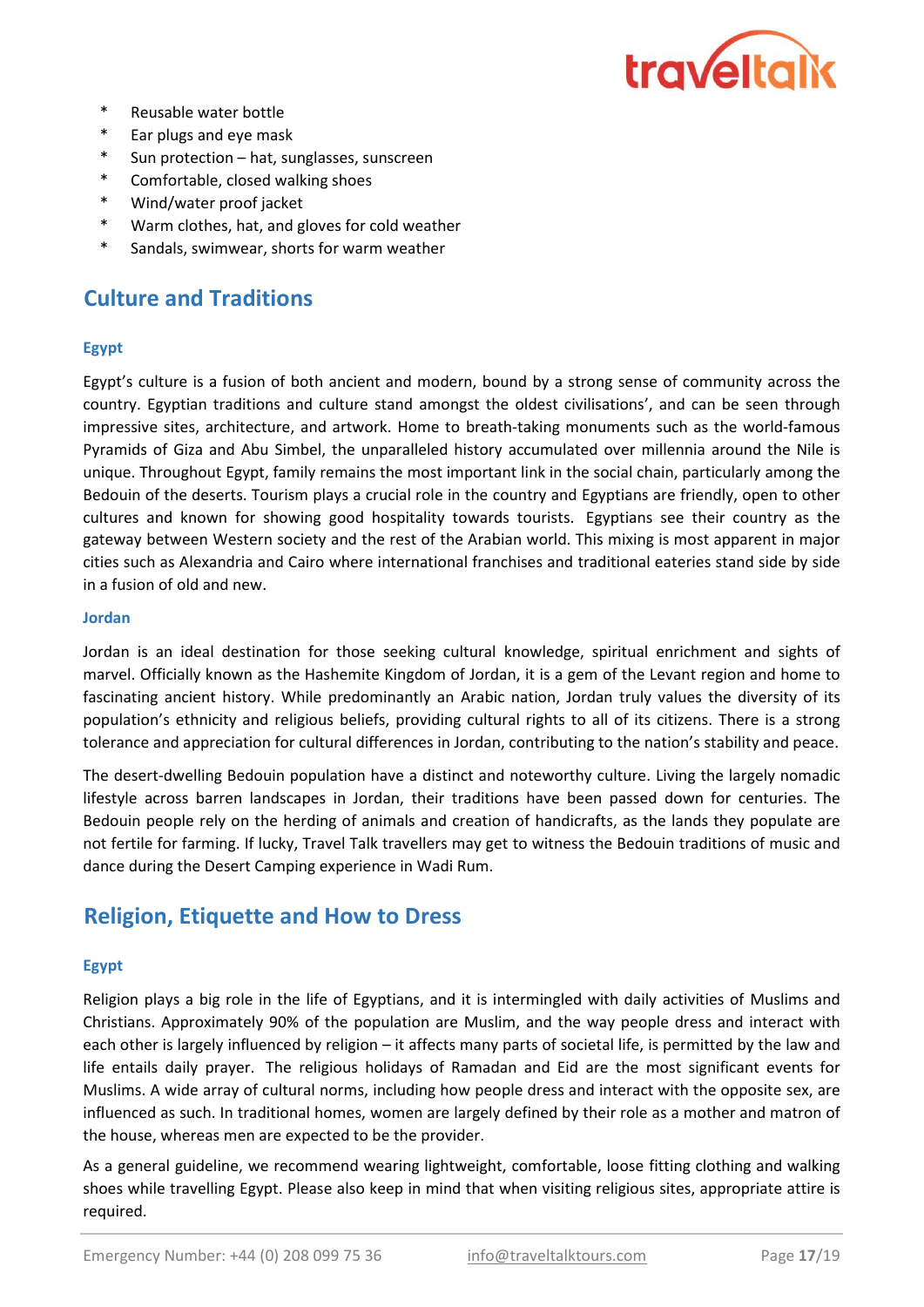

It is recommended to pack at least one set of modest clothing that covers both shoulders and knees, to be worn when visiting mosques and other religious complexes. A headscarf for women is necessary when visiting religious complexes in Egypt.

#### Jordan

More than 92% of Jordanians are Sunni Muslims and approximately 5% are Christians. The majority of Christians belong to the Greek Orthodox Church. As Jordan is predominantly an Islamic country, religious traditions are strong with spectacular mosques signalling the call to prayer five times a day and Ramadan widely observed each year.It is important to keep these religious beliefs in mind when packing for your trip and determining how you plan to dress when visiting Jordan.

Jordanians place a great emphasis on personal grooming and style of dress that tends to differ from that shown in the Western world. Men are expected to dress in long trousers where possible across city, country, and desert locations. When trousers are not possible, we recommend wearing loosing-fitting knee-length shorts. Wearing T-shirts or any top covering your shoulders is acceptable. For females, we recommend loosefitting, opaque clothes that cover your legs, arms, and chest with either high collars or thing cotton scarfs to cover your neck.

Please also keep in mind that when visiting religious sites, appropriate attire is required. It is recommended to pack at least one set of modest clothing that covers both shoulders and knees, to be worn when visiting mosques and other religious complexes. A headscarf for women is necessary when visiting religious sites.

In summer, cotton clothing is much more comfortable than materials like nylon. Clothing that will protect you from sunburn is an absolute necessity. Especially in summer months, white or light coloured, long sleeve cotton shirts are preferable. In winter (December-March) you will need some warm, woollen clothing but in general, the weather is still quite warm. Always ensure to pack comfortable closed walking shoes.

## Solo Travellers

We have many solo travellers joining our tours. Solo travellers will be roomed with another traveller of the same gender. If you would like a private solo room, please contact us.

## Rules to Follow

We are committed to ensuring a safe and enjoyable experience for everyone. We do not tolerate any form of violence (physical or verbal), bullying or harassment involving customers, partners, Travel Talk staff or locals. Sexual relationships between a tour leader and a passenger are forbidden.

We will not tolerate any illegal activity, including but not limited to: use and possession of illegal drugs, trespassing, and disrupting public order. If you consume alcohol, please ensure that you drink responsibly and follow the local laws and regulations.

You must follow the advice of your tour leader and local officials regarding health and safety measures. We operate all tours under Safe Travels protocols for the wellbeing of our passengers, staff and communities visited. Please ensure that you have read the https://www.traveltalktours.com/safe-travels/ and are fully prepared for your trip.

If someone is acting inappropriately regarding these matters, please notify your tour leader immediately or contact us on the emergency contact number provided below.

Your tour leader has the right to remove from the group anyone not abiding by these rules, with no right of compensation or refund. See more at https://www.traveltalktours.com/booking-terms/

Please remember that our travellers come from different parts of the world and will have various needs and preferences. Be understanding and patient with your fellow travellers, and always strive to be on time.